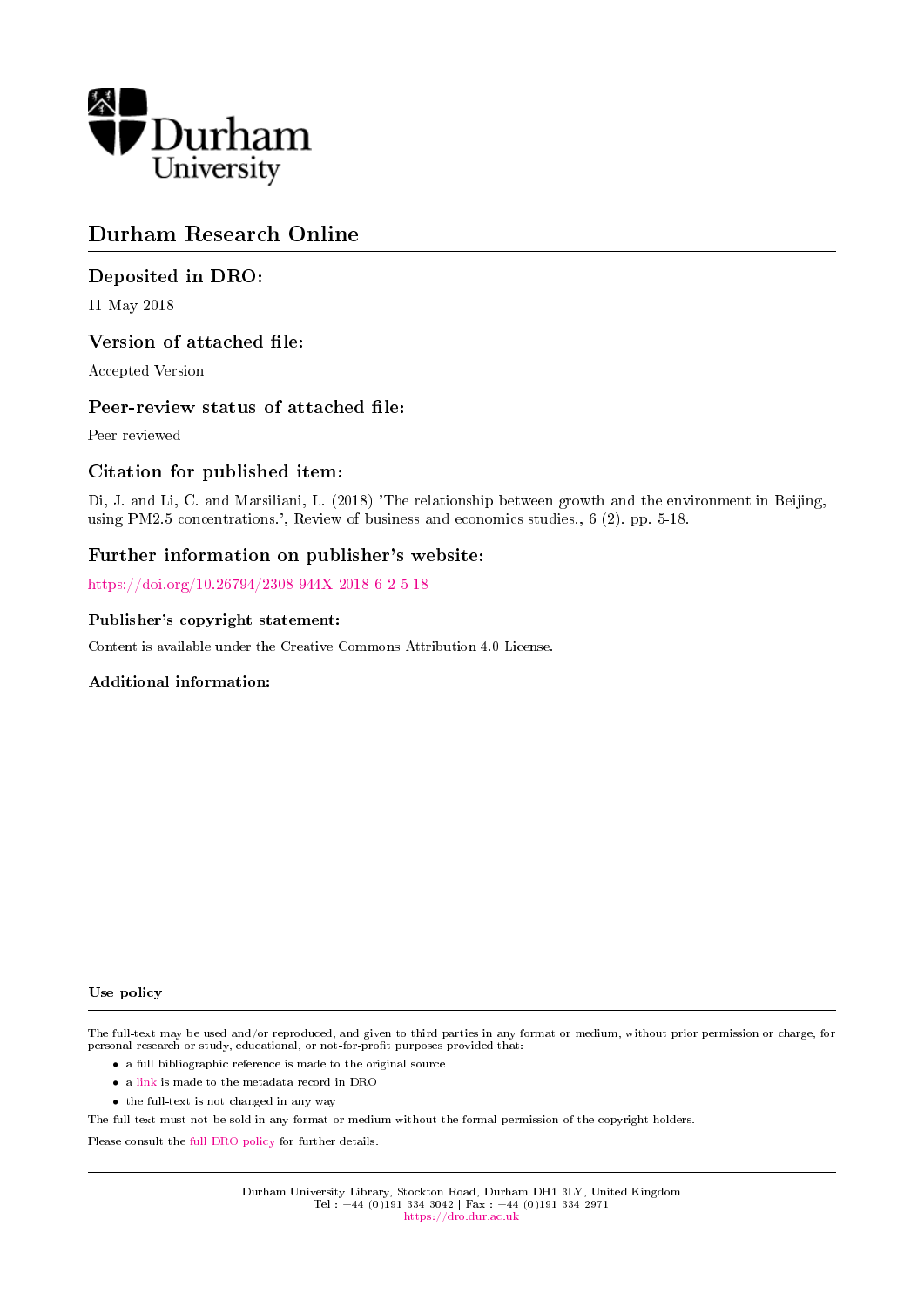# **The relationship between growth and the environment in**

# **Beijing, using PM2.5 concentrations.**

#### **Jingyuan DI, Ph.D. candidate**

Durham University Business School, Durham University, United Kingdom [jingyuan.di@durham.ac.uk](mailto:jingyuan.di@durham.ac.uk)

**Chong LI, Ph.D. candidate** School of Economics, Sichuan University, China [sculichong@foxmail.com](mailto:sculichong@foxmail.com)

**Laura MARSILIANI, Ph.D.** (corresponding author) Durham University Business School, Durham University, United Kingdom [Laura.marsiliani@durham.ac.uk](mailto:Laura.marsiliani@durham.ac.uk)

#### **Abstract**

This study examines the relationship between income and the environment in Beijing from 2008 to 2017 using quarterly data. The indicator for environmental quality is concentrations of Particular Matter (PM) 2.5, from the Mission China Air Quality Monitoring Programme (MCAQMP), whose observation site is in the US embassy in Chaoyang District, Beijing. By adding cubic GDP and other variables consistent with the Urban Environmental Kuznets Curve Hypothesis, such as green space and the length of the road network, the result suggests an Nshaped pattern rather than the conventional inverted U shape. The per capita GDP for Beijing is currently slightly lower than the second turning point, suggesting that the degradation would become more severe as income grows, if no new development strategies are implemented in the city.

**Keywords:** Environmental Kuznets Curve; PM 2.5; Beijing.

**JEL Classification:** O18, Q53, Q56.

**Acknowledgements:** We wish to thank Riccardo Scarpa, seminar participants at Durham University, two anonymous referees and an associate editor for valuable comments that greatly improved this paper. The first author is also grateful to the China Scholarship Council for financial support while undertaking this research.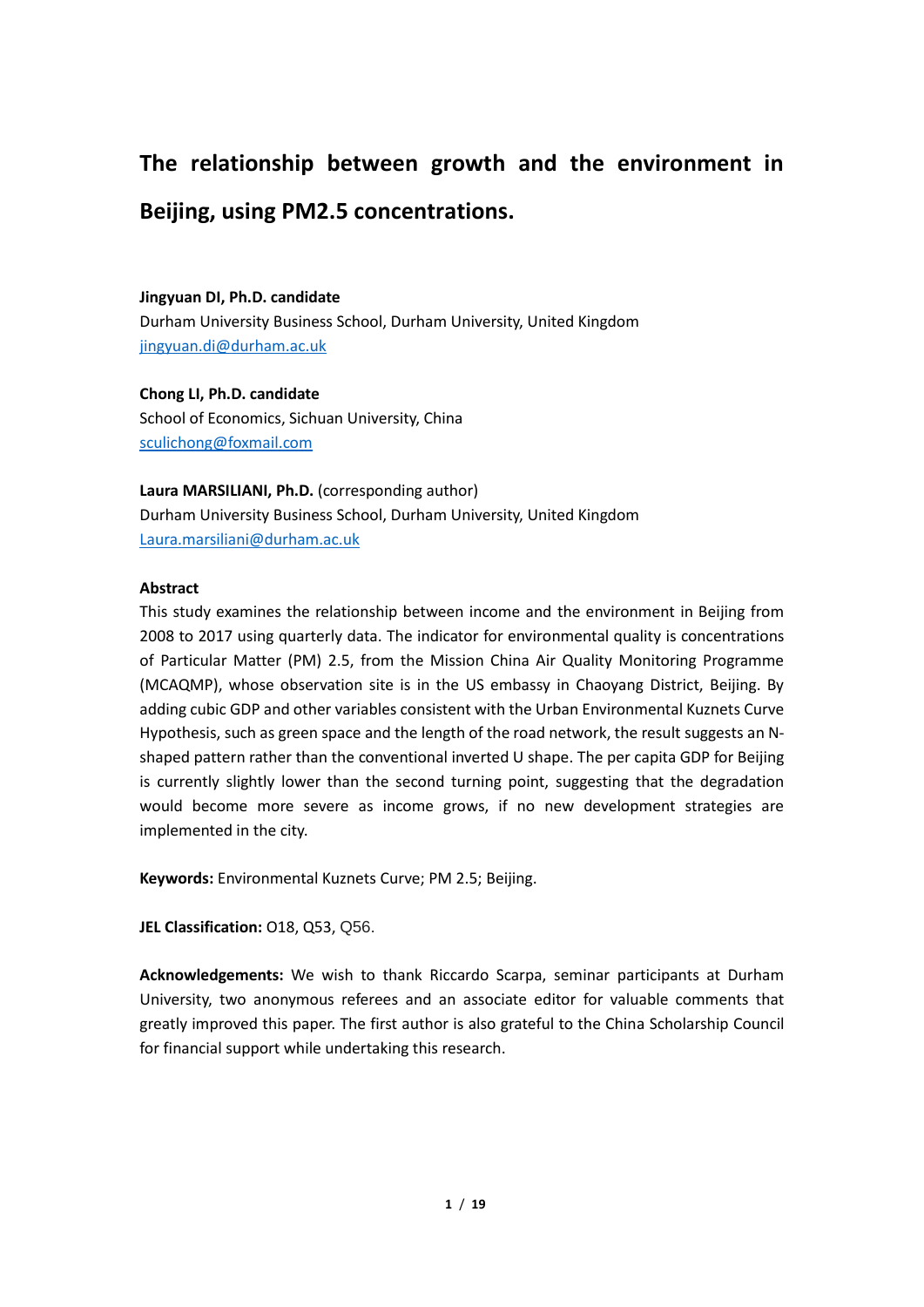#### **1.Introduction**

 $\overline{a}$ 

The environmental Kuznets curve (EKC) hypothesis states that economic growth leads to degradation and pollution but, beyond some level of income per capita, it is conducive to an improvement in environmental quality (inverted U-shaped relationship). The EKC hypothesis has become a powerful tool in analysing the empirical relationship between growth and the environment. The literature on the EKC has relentlessly proliferated since the seminal contribution of Grossman and Krueger in 1991, to take into account different pollutants and control variables. 1

A recently published paper by Stern and Zha (2016) highlights two very recent developments in the extensive literature on EKC hypothesis, namely the importance of ambient pollution concentrations and the opportunity offered by newly recorded particular matter (PM2.5) at urban level.

The need to consider ambient pollution within the EKC framework is embedded in the concept of Urban EKC. The urban dimension is generally captured by including variables shedding light on the relationship between ambient pollution and economic growth, such as emissions from urban transport, suspended particular matter in urban areas, municipal solid waste, population density, characteristics of transport network etc. Examples of studies within the Urban EKC literature are Hilton and Levinson (1998) for 47 countries, Day and Grafton (2003) for Canada, Orubu and Omotor (2011) for African countries, Asahi and Yakita (2012) and Hossain and Miyata (2012) for the urban areas of Yokkaichi and Toyohashi, Japan, Kim et al., (2016) for South Korea and Sinha and Bhattacharya (2016) for India.

Nevertheless, to our knowledge, most of the research on the Urban EKC is based on China either at province or city level, as China is experiencing a remarkable urbanisation growth, coupled with consistently high energy consumption and pollution (Dhakal, 2009).<sup>2</sup> Since the early 2000s, studies on the urban EKC in China have been undertaken with regularity and include a wide range of environmental and urban indicators. Results also support a variety of estimated EKC, from the standard inverted U-shape to the more unusual U-shape and N-shape.

As data for PM2.5 concentrations have only recently become available with sufficient frequency<sup>3</sup>, EKC studies using PM2.5 as an indicator of ambient pollution are scarce (Stern and Zha, 2016; Hao and Liu 2016). Yet PM2.5 concentrations have been proven to be extremely harmful to human health<sup>4</sup> by affecting respiratory and cardiovascular functions and causing cancer, and to ecological systems

In this paper, we examine the relationship between income and the environment in Beijing using PM2.5 concentrations as our chosen environmental indicator. In addition to being

<sup>&</sup>lt;sup>1</sup> See for example, the country level studies by Grossman and Krueger (1995), Shafik and Bandyopadhyay (1992), Panayotou (1992, 1993 and 1995), Cropper and Griffiths (1994), Bhattarai and Hamming (2001), Markandya et al. (2006), Plassmann and Khanna (2006).

<sup>&</sup>lt;sup>2</sup> The percentage of population living in urban areas has increased in China from 40% in 2005, to 57.3% in 2016, with 790 million residents in urban areas (see https://data.worldbank.org/indicator/SP.URB.TOTL.IN.ZS).

<sup>&</sup>lt;sup>3</sup> Only recently, concentrations of PM2.5 have been regulated and regularly recorded. Although some measurement of PM2.5 concentration was undertaken in the US already in the late 1990s, the US implemented daily standards in 2007, followed by Japan in 2009, Russia in 2010 and more recently by the EU and South Korea in 2015.

<sup>4</sup> See Sørensen et al. (2003), Cohen et al. (2005), US EPA (2009), Janssen et al. (2011).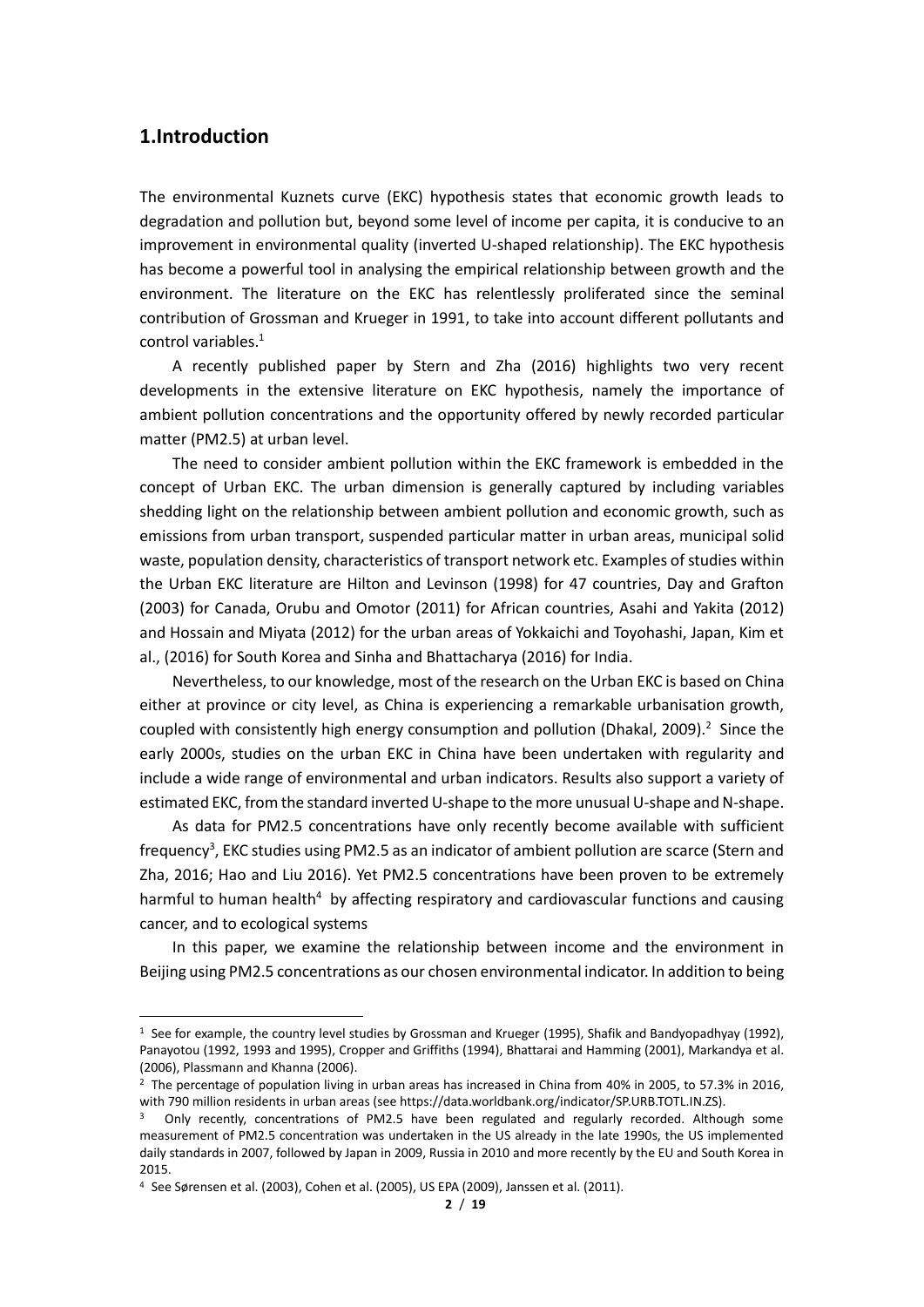the national capital of China, Beijing is identified in the latest Chinese national plan<sup>5</sup> as one of 35 major cities in terms of size and economic significance. These cities, with less than 20% of the national population, account for 40% of total energy consumption and are characterized by high pollution levels. As PM 2.5 is considered an ambient pollutant, we include relevant local variables such as green space, and length of road network as controls. By using a recently available dataset for PM2.5 from the Mission China Air Quality Monitoring Programme (MCAQMP) which possesses high reliability<sup>6</sup>, we are able to provide the first EKC analysis of a Chinese city for the medium run. Contrary to most of the existing literature, our analysis supports an N-shaped EKC relationship<sup>7</sup>. The first turning point is about 60,000 CNY per year while the second turning point is about 132,000 CNY per year. The income at the second turning point is just above the current average income of Beijing residents. The improved environment quality in the last several years can mainly be attributed to the implementation of stringent government environmental policy while the latest spur in pollution may be a consequence of the stimulus growth policies implemented since late 2014<sup>8</sup>. These results suggest that in the next decades, it may be extremely challenging to achieve stable growth rates and high air quality in China.

The paper proceeds as follow: Section 2 surveys the existing literature on Urban EKC hypothesis for China; Section 3 describes the data used in this paper; Section 4 focuses on the empirical model and the econometric methodology; Section 5 presents the results from our empirical analysis; Section 6 includes some policy implications for Beijing and section 7 concludes and offers suggestions for future research on the Urban EKC.

#### **2. A Survey of the Existing Literature on the Urban EKC in China**

To our knowledge, the first study that addresses the existence of EKC in China is De Groot et al., (2004). They use data from 30 provinces from 1982 to 1997 and include waste water, water gas, and solid waste, as environmental indicators and a regional specific intercept. Their results support a typical EKC for water gas, an N-shaped relationship for solid waste, and a monotonically decreasing relationship for waste water.

Shen (2006) examines the EKC hypothesis for 31 Chinese provinces. It includes five pollutants, Sulphur Dioxide (SO2) and Fall Dust for air, Organic Pollutants, Arsenic, and Cadmium for water, with population density, industrial share and abatement expense as control variables. The results suggest an EKC relationship for water pollutants and for  $SO<sub>2</sub>$ , but no relationship for Fall Dust.

Liu et al., (2007) test the EKC hypothesis in Shenzhen, based on data from 1989 to 2003. They include a large number of pollutants for several environmental media, including major

 $\overline{a}$ 

<sup>5</sup> Se[e http://www.mlr.gov.cn/tdsc/djxx/djjc/201004/t20100401\\_143692.htm.](http://www.mlr.gov.cn/tdsc/djxx/djjc/201004/t20100401_143692.htm) Beijing has been listed as one of the main observation cities since 2008, by the Ministry of Housing and Urban-Rural Development

 $6$  Official data from China has been found not to be reliable as air quality measurements are related to the career progression opportunities of officials and therefore may be prone to manipulation (See Chen et al., 2012 and Ghanem and Zhang, 2014).

 $7$  Other EKC studies that find an N-shaped EKC, although in a different setting, are Shafik and Bandayopadhyay (1992), Grossman and Krueger (1993), Selden and Song (1994) Panayotou (1997).

<sup>8</sup> See Bloomberg 2015 *China Stimulus Kicks in to Help Keep 2014 Growth Near Target*, [https://www.bloomberg.com/news/articles/2015-01-19/china-gdp-beats-estimates-leaving-2014-expansion](https://www.bloomberg.com/news/articles/2015-01-19/china-gdp-beats-estimates-leaving-2014-expansion-close-to-target)[close-to-target](https://www.bloomberg.com/news/articles/2015-01-19/china-gdp-beats-estimates-leaving-2014-expansion-close-to-target)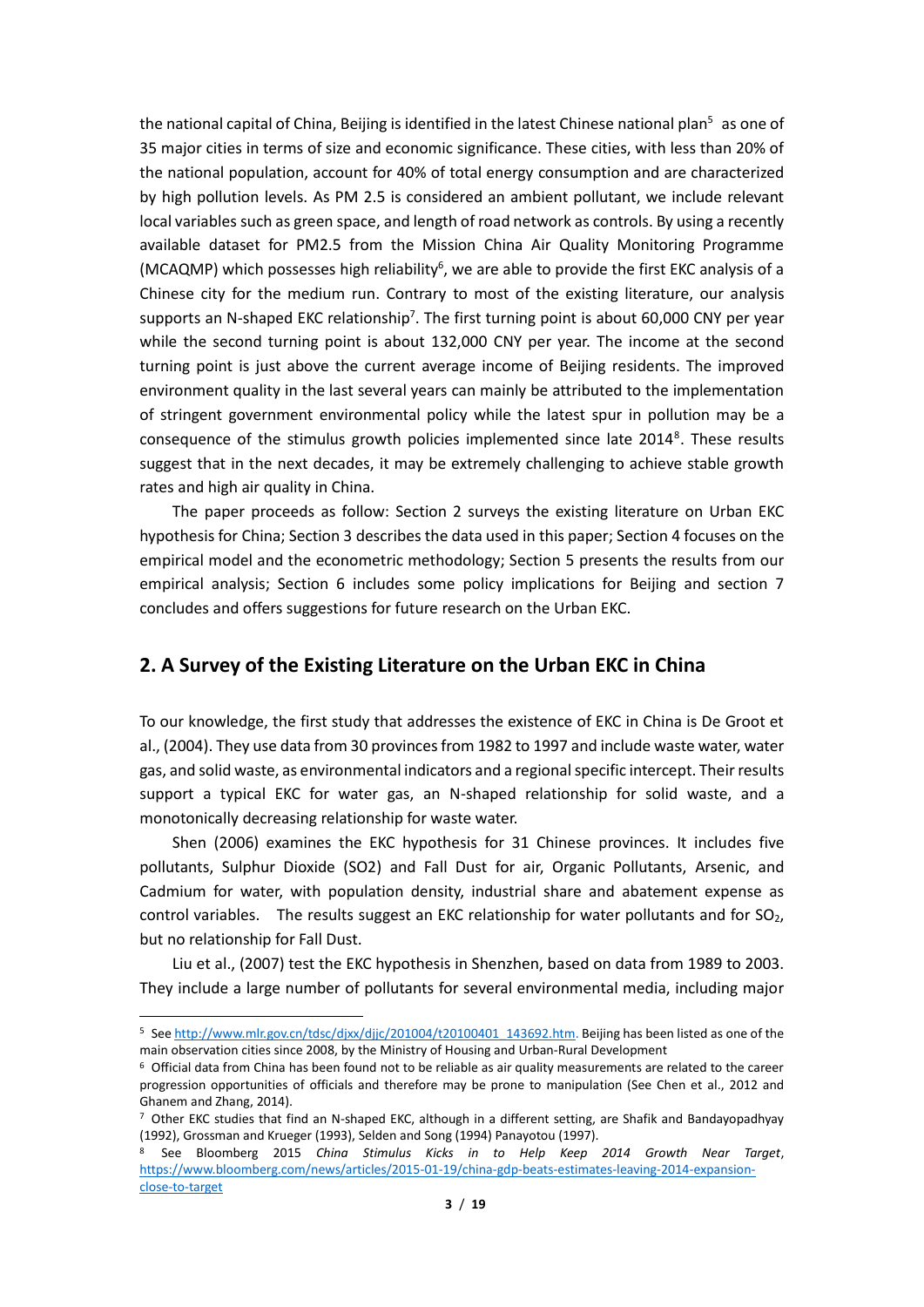rivers and near-shore water. The results show that production induced pollution support the canonical EKC hypothesis, while consumption related pollutants do not.

Brajer et al. (2008) test the relationship between  $SO<sub>2</sub>$  and per capita income based on city level data in China from 1990 to 2004, with population density as control. Using different econometric methods, both the inverted U-shaped and N-shaped EKC are supported.

Based on Chinese provincial data from 1985 to 2005, Song et al. (2008) investigate the EKC hypothesis between GDP per capita and three environmental indicators: waste water, waste gas, and solid waste, without adding control variables. Their results assert that all these three environmental indicators follow an inverted U-shape EKC relationship and the turning point for waste gas is lower than the other two indicators

Diao et al., (2009) analyse the relationship between GDP per capita and a number of industrial pollutants, with environmental policies, investment strategies, and contribution to GDP as control variables, for Jiaxing city. An inverted U-shape relationship is observed for industrial waste water, industrial waste gas, SO2, and industrial dust. The turning points for the pollutant are generally lower than previous studies in China and lower than the turning points in developed countries and can be explained by the early local government policies against industrial pollution.

Shaw et al. (2010) examine the EKC hypothesis for 99 cities in China from 1992 to 2004. Air pollution includes  $SO<sub>2</sub>$ , Nitrogen Oxide (NOx) and particle deposition, and control variables include population density, contribution of secondary industry to GDP, and a policy variable. The conclusion shows only  $SO_2$  supports an inverted U shape, while  $NO<sub>x</sub>$  increases as income grows.

He and Wang (2012) analysis the impact of economic structure, development strategy and environmental regulation on the shape of the EKC, using city level data from 1990 to 2001. The relationship between environmental indicators, SO2, NOx, total suspended particles (TSP) and GDP per capita are examined, with openness, regulation, population density, area, and capital/labour ratio as control variables. Openness, measured by FDI, always increases the level of the three pollutants, and capital abundance increase the concentration of TSP but decrease the concentration of NOx.

Luo et al., (2014) support a negative linear relationship between Gross Regional Product per capita and particulate matter 10 (PM10) concentrations in all province capitals for the last decade. However, only the PM10 concentration in the central parts of China are significantly related to GRP,

Sun and Yuan (2015) examine the relationship between GDP per capita and three indicators for environment, including industrial SO2, industrial soot, and industrial sewage discharged, based on data for 287 cities in China from 2003 to 2008. Besides, population density, area, variables standing for agglomeration are used as control variables. Their results show an N-shaped EKC for all three pollutants with industrial agglomeration having a significant influence on regional environmental quality.

Zhang et al., (2016) analyse the relationship between a comprehensive air quality index (API) and wealth based on data for 26 capital cities and 4 municipalities in China from 2002 to 2010. As control they include population size, urbanization level, industrialization level, green coverage level, and pollution control investment. Economic level shows an inverted U shape EKC and the turning point is about 63,000 CNY.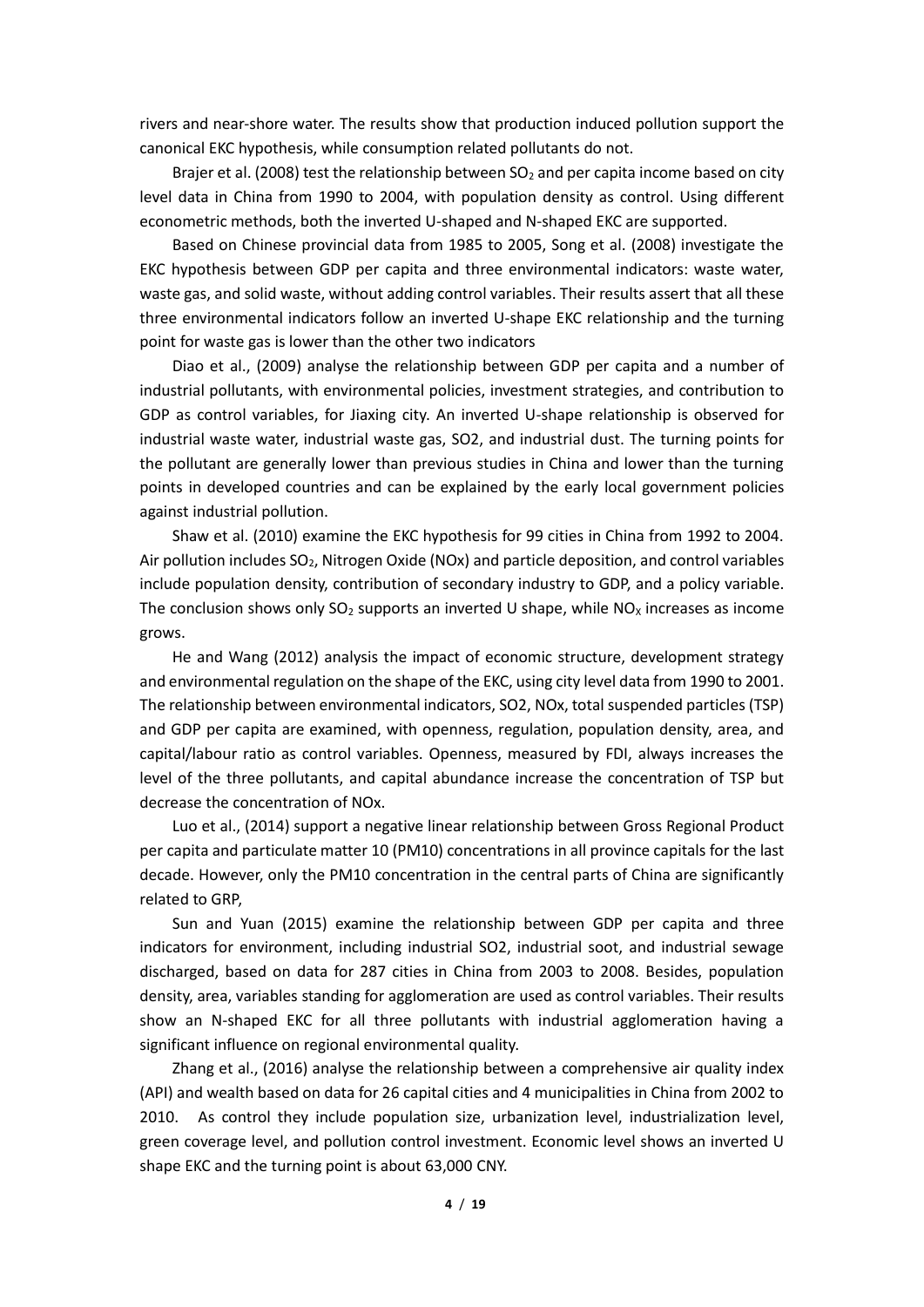Wang and Ye (2017) illustrate the monotonic increasing relationship between Carbon Dioxide (CO2) emission and GDP per capita using city-level data and employing a spatial lag model and a spatial error model. As a novelty from the previous literature, Wang and Ye include dummy variables for coastal and central cities.

Finally, the latest developments in the literature include the use of particulate matters 2.5 data. Stern and Zha (2016) use PM 10 and PM 2.5 data from the years 2013 and 2014 for 50 Chinese cities to regress pollution growth on GDP growth. They find U-shaped relationship which however results to be statistically insignificant. Similarly, based on data for 73 Chinese cities in 2013, Hao and Liu (2016) examine the influence of GDP per capita, population density, transport, and industry on air quality. All estimation models, OLS, spatial lag model (SLM) and spatial error model (SEL) support a U-shaped EKC.

Given the fast-paced developments in connection to the Urban EKC hypothesis and the growing interest for China, as a key player in the global economy, we expect this literature to expand considerably in the next few years. Our paper intends to contribute to this literature by focusing on the case of Beijing.

#### **3. Data**

In this paper, the urban unit of reference is the city of Beijing and the pollutant used for the analysis is PM2.5 concentrations, whose source is local. Controls are also local level variables such as population, green space and length of road network. In the proceedings of this chapter we exactly define the urban area, the data and all issues surrounding their measurements.

The reason why the paper focuses on Beijing rather than other cities can be explained from several perspectives. Firstly, Beijing, as the capital of China, has all the hallmarks of an ideal unit of investigation for the EKC Hypothesis. Indeed, the city attracts large amounts of labour, capital, and intelligence resources which contribute to the rapid urban development, but also the degradation of the city's air quality. Secondly, Beijing is due to undergo an ambitious urban restructuring plan as highlighted in the city development plan for the year 2035<sup>9</sup>. Beijing will raise its profile as the political centre of China by focusing on developing its tertiary sector rather than industrial production and agriculture and restricting granting permanent residency rights to highly skilled workers. Heavy industries have already been relocated to neighbourhood provinces such as Hebei and Tianjin to decrease the effects of sulphur dioxide and particulate matter<sup>10</sup>. Therefore, the findings of this paper may inform the city planners of the likely environmental impact of further development projects in the city. Thirdly, the availability of data for Beijing is higher than for other cities.

#### **3.1. Definition of Urban Area**

 $\overline{a}$ 

According to the China City Statistical Yearbook, 2016, Beijing metropolitan area includes 16 districts (see map in Figure A below). Dongcheng and Xicheng Districts are the core parts of

<sup>9</sup> See Beijing government (2017*): Beijing General Urban Plan 2020-2035.*  <http://zhengwu.beijing.gov.cn/gh/dt/t1494703.htm>

<sup>&</sup>lt;sup>10</sup> One example is the Shougang Group, one of the largest steel companies located in Beijing that started moving to Hebei since 2005 in the preparation for the Olympic Games of 2008.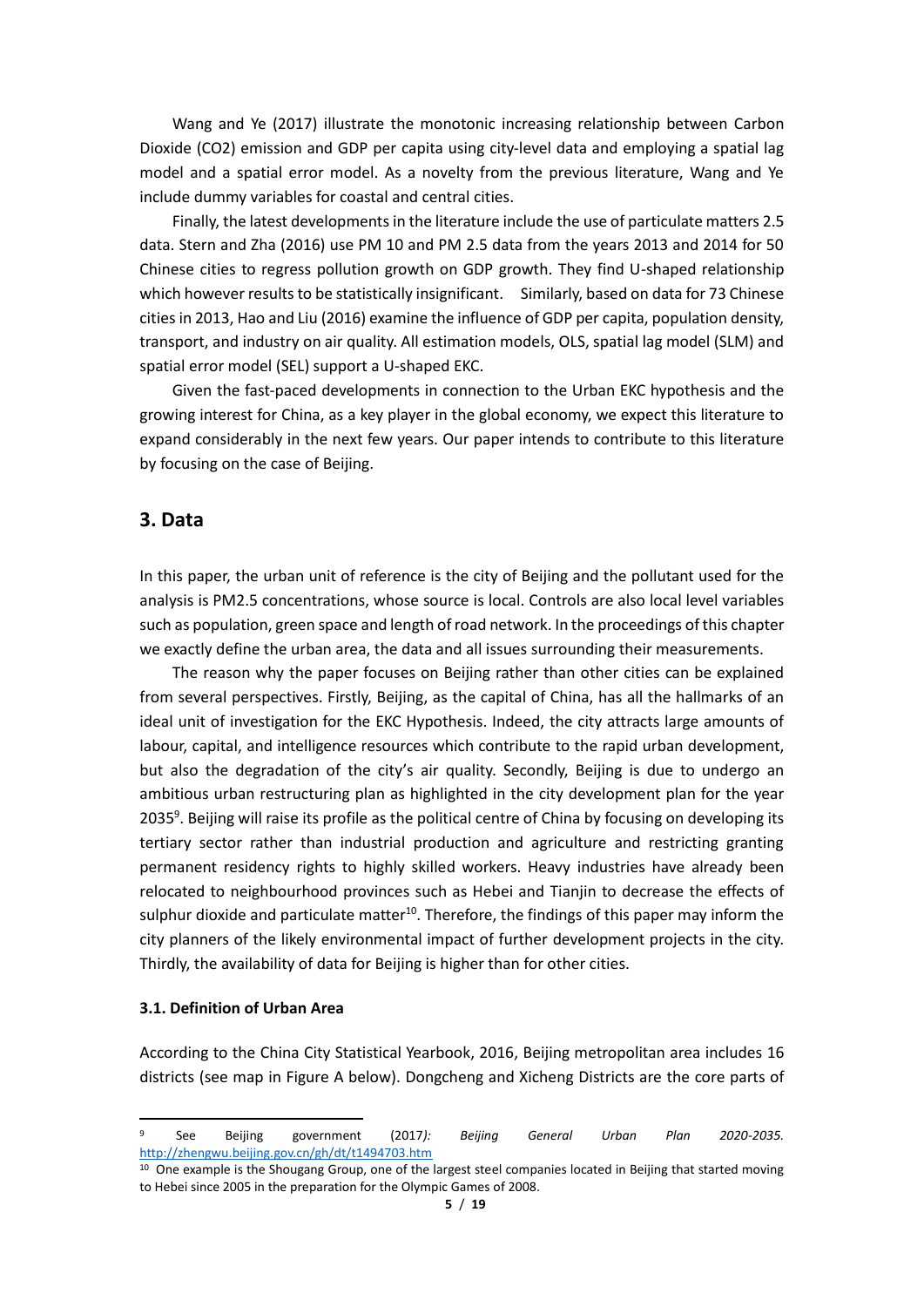Beijing, historically dating back to the Qing Dynasty<sup>11</sup>. Together with the four surrounding districts of Haidian, Chaoyang, Fengtai and Shijingshan, they are referred to as the Urban Six District. In 1949, six more districts were added to the Beijing metropolitan administrative area: Shunyi, Changqing, Mentougou, Fangshan, Daxing, and Tongzhou. As the 2035 city plan indicates, these districts are becoming increasingly important, with the city administrative offices being gradually moved to this suburban area. In 2000, four more districts in the north of Beijing were included in the Beijing metropolitan area.

Recently, the newly-published city planning encourages residents to move away from the Urban Six Districts to other districts, in order to enjoy better living conditions and lower house prices. Therefore, nowadays, many workers still need to commute daily to the Urban Six Districts for work. As one of the major sources for local PM2.5 concentrations is transport (Zíková et al., 2016), it makes sense to include all 16 districts of Beijing into our investigation area.

According to the statistic Yearbook of China, the acreage of Beijing does not change from April 2008 to June 2017, despite the implementation of a few changes affecting the districts borders<sup>12</sup>. Therefore, acreage is not considered as a variable in this paper. Also, as acreage is fixed we only use population and not population density to capture the effects of urbanisation.



**Figure A: Beijing Metropolitan Area**

Source: [http://www.dsac.cn/file/attached/image/20150720/20150720164446\\_6118.jpg](http://www.dsac.cn/file/attached/image/20150720/20150720164446_6118.jpg)

1

<sup>&</sup>lt;sup>11</sup> In 2010, the districts of Dongcheng (1 in the map in Figure A) and Chongwen (3 in the map) were merged into the Dongcheng district, and the districts of Xuanwu (2 in the map) and Xicheng (4 in the map) were merged into the Xicheng district.

<sup>&</sup>lt;sup>12</sup> One is the consolidation of the four central districts into two, Dongcheng and Xicheng, in 2008; another is the establishment of a new district, Xiong'an, in 2017.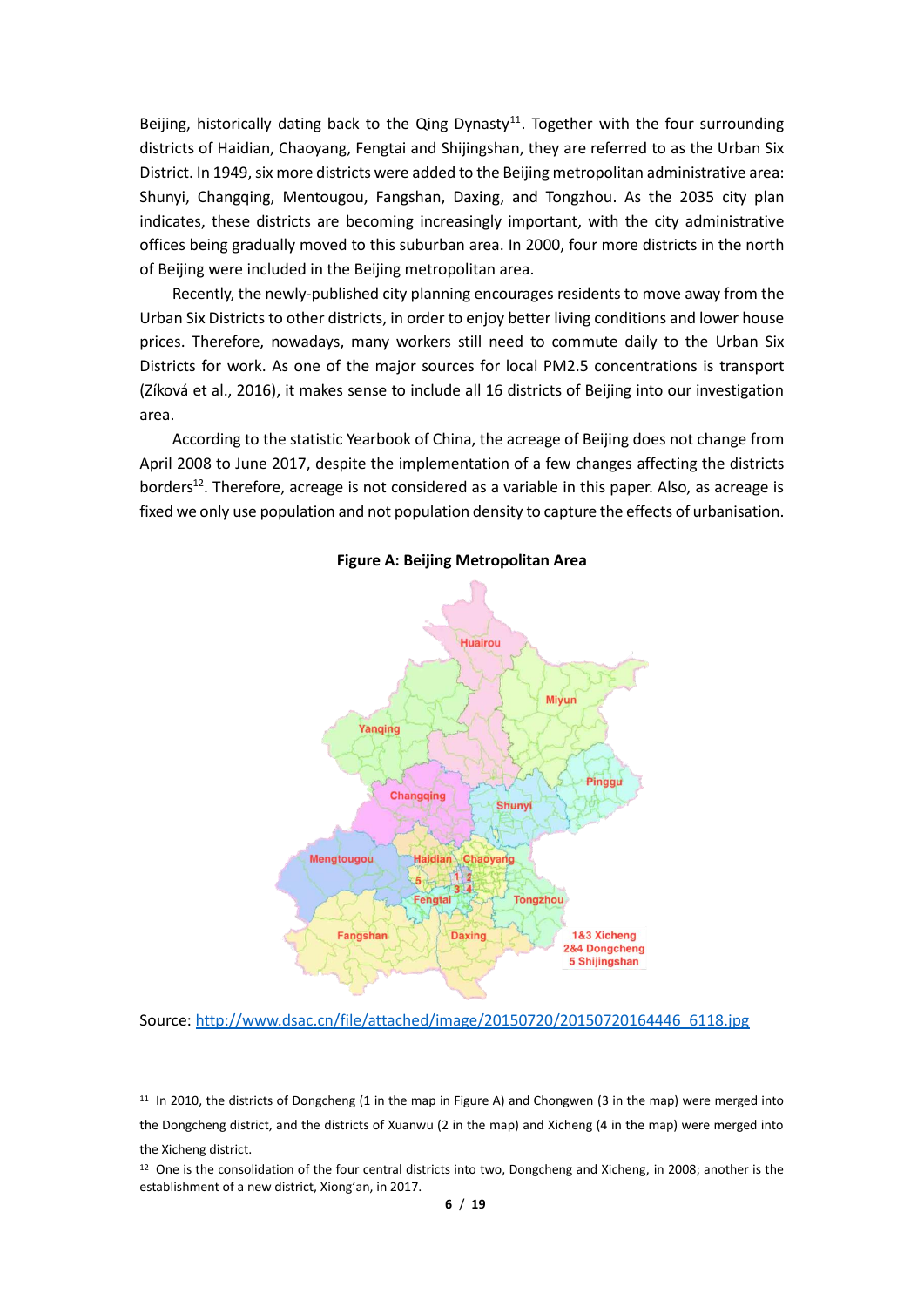#### **3.2 Data Description**

Data for environmental quality PM PM2.5 concentrations are from the Mission China Air Quality Monitoring Programme (MCAQMP) available online at [http://www.stateair.net/web/historical/1/1.html,](http://www.stateair.net/web/historical/1/1.html) which started as a means to provide reliable information about air quality in China for US expats. The observation site is in the US Embassy, which is located in the Chaoyang District, one of the busiest downtown areas in Beijing. Air quality recordings from the embassy site are less frequents than recordings from official national sites, nevertheless, they are the longest publicly available recorded data for PM2.5 in Beijing having started in April 2008. In addition, a new study (Zhang and Mu, 2017) finds that the data for PM2.5 from the Chinese Ministry of Environmental Protection are correlated with the data from the US Embassy, hence we expect our results not to be biased.

Our dataset contains data from April 2008 to May 2017, typically with one observation per hour. Tables A and B below gives a brief summary of the data and their descriptive statistics. Our indicator for pollution is the quarterly average of PM 2.5 concentrations from the second quarter of 2008 to the second quarter of 2017 (the longest interval we have data for). There are 37 observations in total.

The data for population and GDP are from the Statistic Yearbook of Beijing. Quarterly data for GDP are available, while for population defined as the number of residents in Beijing metropolitan area, observations are annual. By calculating the growth rate of population each year, interpolation is used for population. For other variables, including length of road network and green space, we use the same interpolation method to generate more data points for our regression analysis.

As both the data for PM2.5 and GDP present the problem of seasonality (see graphs below) we smooth the series by applying the moving average method.



**Figure B: Seasonal effects**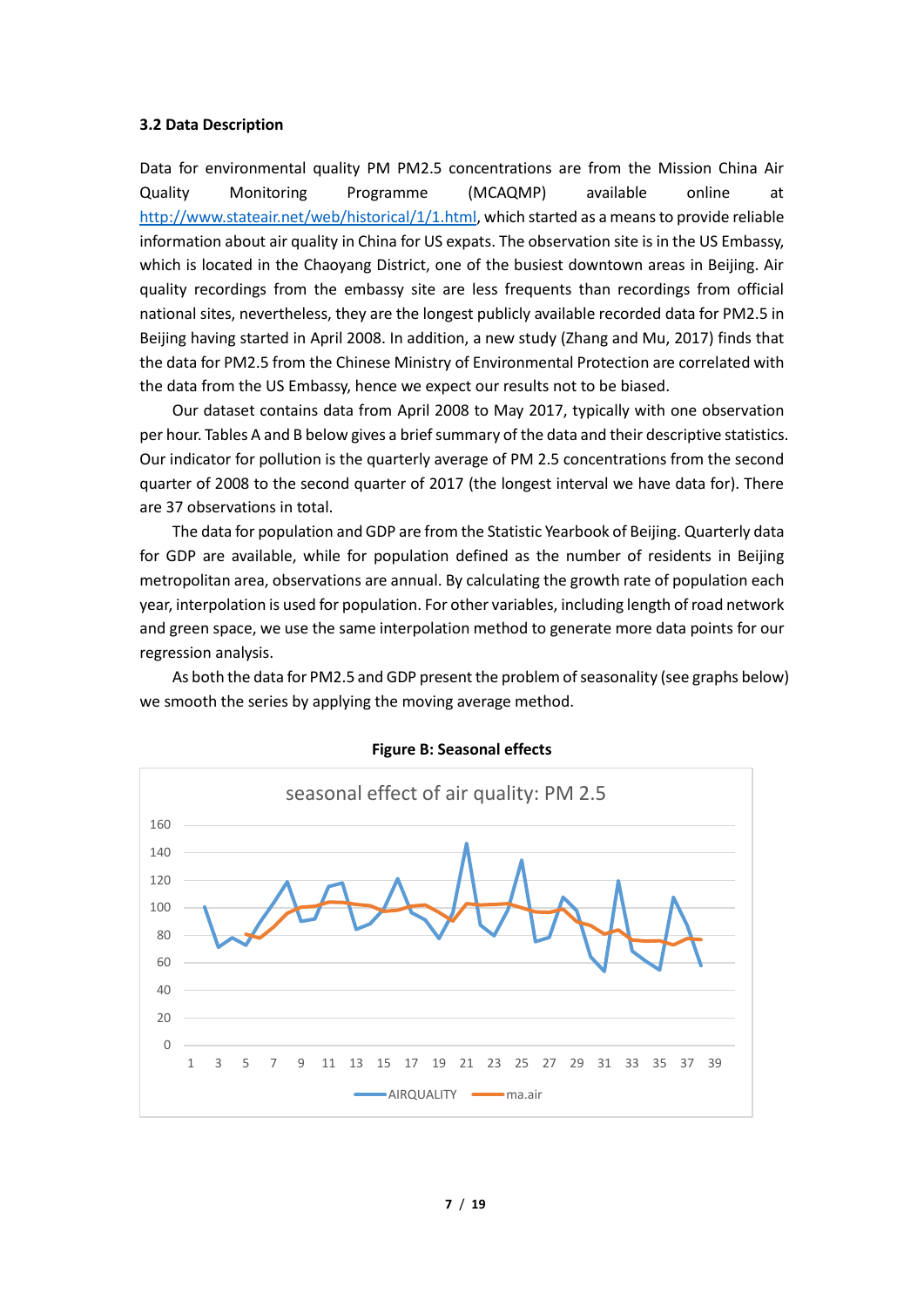

Source: Own elaboration from relevant data.

Other variables of interest are green space (Zhang et al. 2016) and length of roads as those have been identified in the literature as having an impact on urban pollution. Green space, or parks, play an essential role in ameliorating air quality in a city. Yin et al., (2011) estimate that vegetation in Shanghai contributes to 9.1% of TSP removal. Tallis et al., (2011) estimate that the removal of PM 10 by urban trees in the Greater London Authority is between 0.7% and 1.4%. Longer road length is supposed to serve more vehicles. Vehicles and dust from the road are a major source of PM 2.5 in urban areas (Cassady et al., 2004); furthermore, increasing highways capacity is found to be positively related to the vehicle mileages, suggesting a positive correlation with emissions as well (Noland, 2000).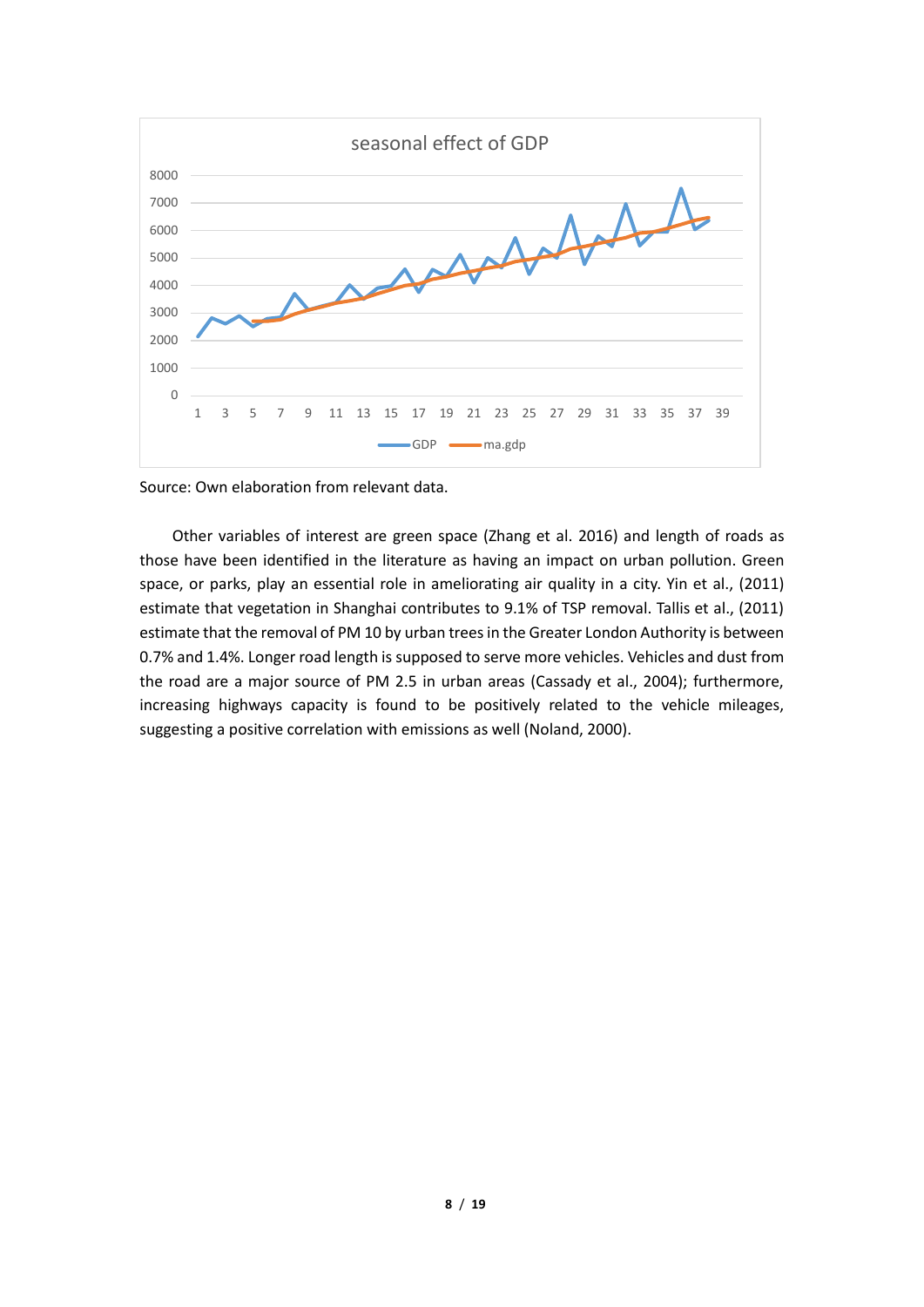| Data                 | Source                                                                                     | Website                                        | Frequency | Time  |  |  |
|----------------------|--------------------------------------------------------------------------------------------|------------------------------------------------|-----------|-------|--|--|
|                      |                                                                                            |                                                |           | span  |  |  |
| <b>PM 2.5</b>        | <b>US Embassy</b>                                                                          | http://www.stateair.net/web/historical/1/1.htm | hourly    | Since |  |  |
|                      |                                                                                            | L                                              |           | April |  |  |
|                      |                                                                                            |                                                |           | 2008  |  |  |
| Populat.             | <b>Beijing</b>                                                                             | http://www.bjhgk.gov.cn/                       | yearly    | 1949  |  |  |
|                      | Macroeconomics                                                                             |                                                |           |       |  |  |
|                      | Database                                                                                   |                                                |           | 2016  |  |  |
|                      |                                                                                            |                                                |           |       |  |  |
| GDP                  | Beijing Bureau of                                                                          | http://www.bjstats.gov.cn/tjsj/yjdsj/GDP/2018/ | quarterly | Since |  |  |
|                      | <b>Statistics</b>                                                                          |                                                |           | Q1    |  |  |
|                      |                                                                                            |                                                |           | 2005  |  |  |
| Green                | <b>Beijing</b>                                                                             | http://www.bjhgk.gov.cn/                       | yearly    | Since |  |  |
| Space                | Macroeconomics                                                                             |                                                |           | 1975  |  |  |
|                      | Database                                                                                   |                                                |           |       |  |  |
|                      |                                                                                            |                                                |           |       |  |  |
| Length               | <b>Beijing</b>                                                                             | http://www.bjhgk.gov.cn/                       | yearly    | 2003  |  |  |
| of road              | Macroeconomics                                                                             |                                                |           |       |  |  |
| network              | Database                                                                                   |                                                |           | 2016  |  |  |
|                      |                                                                                            |                                                |           |       |  |  |
| т                    | Time trend: T= year-2007                                                                   |                                                |           |       |  |  |
|                      |                                                                                            |                                                |           |       |  |  |
| Quarter1             | Dummy Variable; =1 when the data is in the $1st$ quarter; =0 in 2,3,4 quarter              |                                                |           |       |  |  |
|                      |                                                                                            |                                                |           |       |  |  |
| Quarter <sub>2</sub> | Dummy Variable: =1 when the data is in the $2^{nd}$ quarter; =0 in 1,3,4 quarter           |                                                |           |       |  |  |
|                      |                                                                                            |                                                |           |       |  |  |
| Quarter3             | Dummy Variable: := 1 when the data is in the 3 <sup>rd</sup> quarter; = 0 in 1,2,4 quarter |                                                |           |       |  |  |

# **Table A: Data Description**

# **Table B: Descriptive Statistics**

| Variable               | Mean   | Std. Dev | Min    | Max    | No.<br>οf   |
|------------------------|--------|----------|--------|--------|-------------|
|                        |        |          |        |        | observation |
| Air quality            | 91.6   | 21.5     | 53.9   | 146.8  | 37          |
| Population             | 2029.2 | 141.0    | 1732.6 | 2174.1 | 37          |
| GDP                    | 4564.6 | 1301.1   | 2511.9 | 7531.5 | 37          |
| GDP per capita         | 2.2    | 0.5      | 1.4    | 3.5    | 37          |
| Green space            | 15.3   | 0.9      | 13.2   | 16.4   | 37          |
| Length of road network | 14.0   | 0.6      | 13.3   | 15.2   | 37          |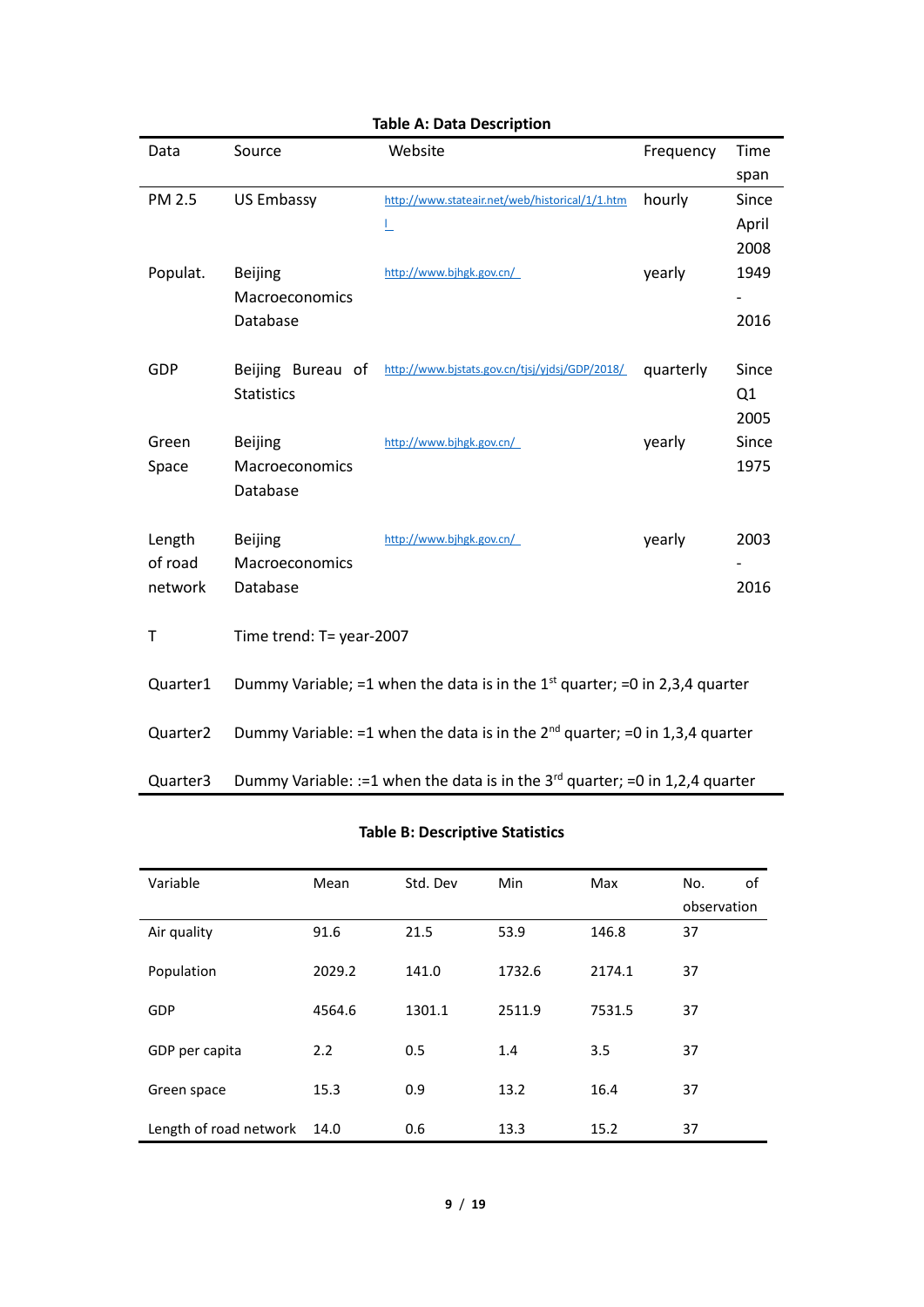# **4. Model and Methodology**

The empirical model used in this paper is based on Grossman and Kruger (1995) and can be expressed as:

ma. airquality =  $\beta_0 + \beta_1 (ma, gdp/population) + \beta_2 (ma, gdp/population)^2$ +  $\beta_3$ (ma. gdp/population)<sup>3</sup> +  $\beta_4 Z$  +  $\varepsilon$ 

where, ma. airquality is measured by PM 2.5 concentrations;  $ma$ ,  $gdp$  /population is Beijing per capita GDP. For completeness we both include the squared and cubic values of  $ma$ .  $qdp$  /  $population$  . As control variables, we use: Greenspace (including public parks); Length of the road network (the length of road per capita, an indicator for transport activities); Year, a linear time trend; 3 dummy variables, one per quarter to capture the seasonal effects of pollution (with Q4 being our omitted dummy). We perform OLS estimations.

In the EKC literature, the most common shape for the relationship between income and pollution is an inverted u-shape pattern, that means  $\beta_3$  should be insignificant, while  $\beta_1, \beta_2$ should be both significant with  $\beta_1 > 0$  and  $\beta_2 < 0$ . For other patterns the coefficients take on the signs reported in the Table C below (Song et al., 2008):

| iable C. DIIIEIEIII LIC Fattellis |    |               |               |  |  |  |
|-----------------------------------|----|---------------|---------------|--|--|--|
| Pattern                           | β1 | β2            | βЗ            |  |  |  |
| N shape                           | >0 | <0            | >0            |  |  |  |
| Inverted N shaped                 | <0 | >0            | < 0           |  |  |  |
| Inverted U shape                  | >0 | <0            | Insignificant |  |  |  |
| U shape                           | <0 | >0            | Insignificant |  |  |  |
| Monotonously increasing           | >0 | Insignificant | Insignificant |  |  |  |
| Monotonously decreasing $\leq 0$  |    | Insignificant | Insignificant |  |  |  |

**Table C: Different EKC Patterns**

## **5. Results**

Table D below presents the results of 4 OLS regressions. Regressions 3 and 4 use logs of all variables, regressions 2 and 4 do not include green space and length of road as those are found to be highly correlated with GDP (see Table E below).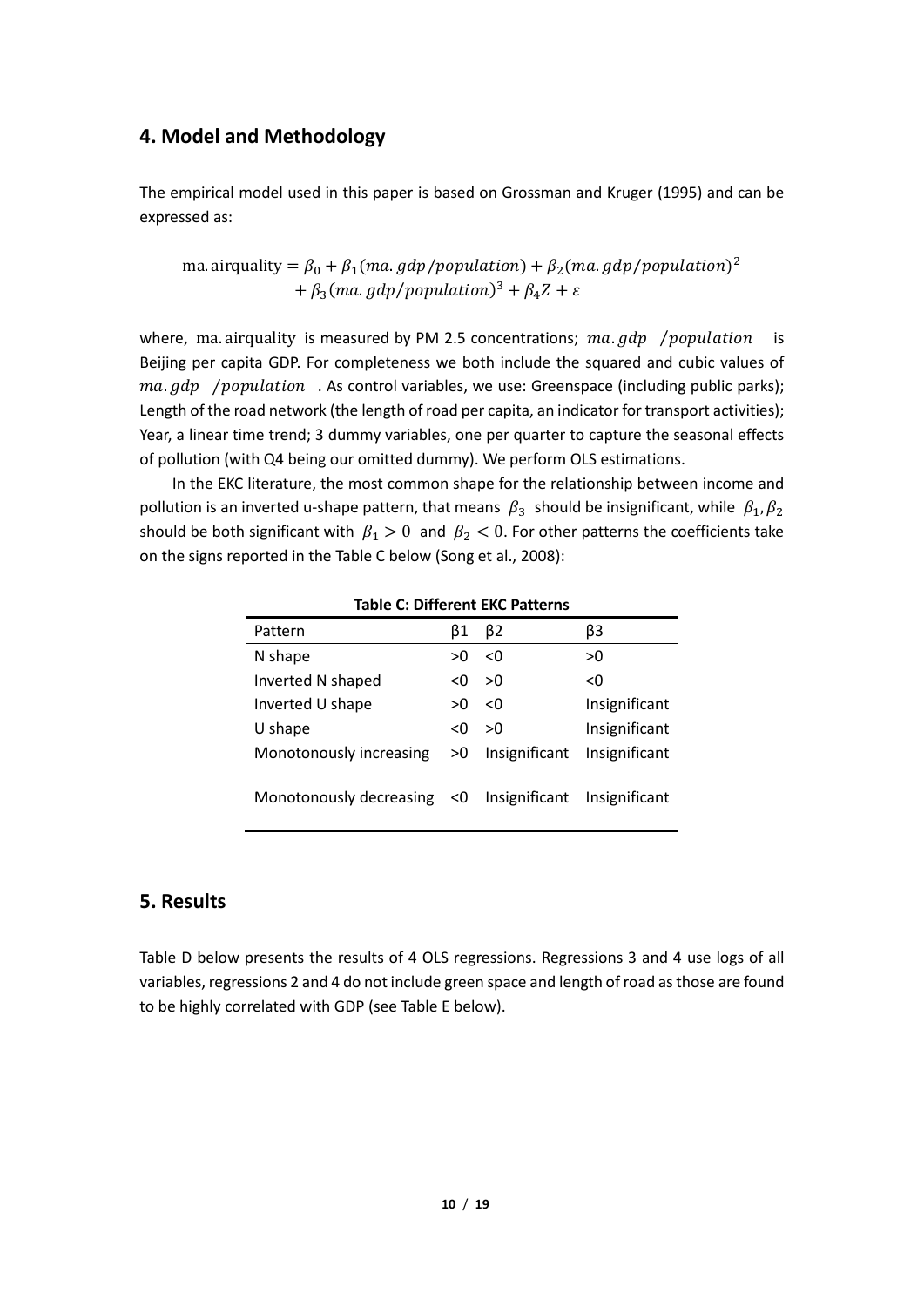|                       | 1             | $\overline{2}$ | 3                  | 4                  |
|-----------------------|---------------|----------------|--------------------|--------------------|
|                       | ma.airquality | ma.airquality  | log(ma.airquality) | log(ma.airquality) |
| Intercept             | $-503.07$     | $-540.84***$   | 5.75               | $2.45***$          |
|                       | (707.62)      | (113.17)       | (12.00)            | (0.46)             |
| ma.gdp/population     | 856.87        | 921.88***      | 8.574              | $8.16***$          |
|                       | (679.09)      | (168.75)       | (6.96)             | (2.04)             |
| (ma.gdp/population)^2 | $-406.99$     | $-439.26***$   | $-11.39$           | $-11.01***$        |
|                       | (313.36)      | (87.31)        | (9.38)             | (3.22)             |
| (ma.gdp/population)^3 | 55.26         | 60.54***       | 3.34               | $3.52**$           |
|                       | (43.72)       | (13.24)        | (3.51)             | (1.35)             |
| Т                     | 17.9          | 17.58**        | 0.22               | $0.16*$            |
|                       | (18.25)       | (7.49)         | (0.20)             | (0.08)             |
| Quarter1              | $-12.88$      | $-12.71**$     | $-0.16$            | $-0.11*$           |
|                       | (14.43)       | (5.90)         | (0.16)             | (0.06)             |
| Quarter <sub>2</sub>  | $-10.51$      | $-9.77**$      | $-0.13$            | $-0.08*$           |
|                       | (9.97)        | (4.51)         | (0.11)             | (0.05)             |
| Quarter3              | $-6.89$       | $-6.69**$      | $-0.08$            | $-0.06$            |
|                       | (5.92)        | (3.24)         | (0.06)             | (0.04)             |
| Greenspace            | $-0.02$       |                | $-0.56$            |                    |
|                       | (23.36)       |                | (3.82)             |                    |
| Lengthofroadnetwork   | 629.32        |                | 0.41               |                    |
|                       | (31330)       |                | (2.49)             |                    |

**Table D: OLS Regression Results for PM 2.5 Concentrations**

• Standard error in parenthesis;

• One, two, or three asterisks indicate significance levels at 10%, 5%, or 1% respectively.

All four regressions (although the coefficients in regression 1 and 3 are not statistically significant) show an N-shaped relationship between air quality and income, with positive coefficient for per capita GDP and GDP cubic and negative for GDP square.

In regression 2, all coefficients are significant, and the goodness of fit is high ( $R^2$ =0.86), indicating that regression 2 is a good description of the EKC relationship in Beijing. The first turning point is reached at 15,272 CNY (2009 Q4) per quarter or 60,000 CNY per year and the second turning point will be reached at 33,500 CNY per quarter or 132,000 CNY per year. When income is in the interval of the first and second turning point, PM 2.5 decreases as income grows. From the second turning point onwards, pollution starts increasing again as income increases. Per capita income in Beijing in 2017 Q2, the last quarter in our dataset was 29,280 CNY a little lower than the income associated with the second turning point. It suggests that Beijing will shortly reach the second turning point and it is possible that the environment will worsen as income grows, if tailored structural policies or stricter environmental policies are not implemented.

The negative coefficients of the seasonal variables Q1-Q3 suggests that air quality is worse (higher PM2.5 concentrations) in Q4, which may be explained by the start of the winter season in Beijing and therefore higher use of fossil fuels (including coal) for central heating. This effect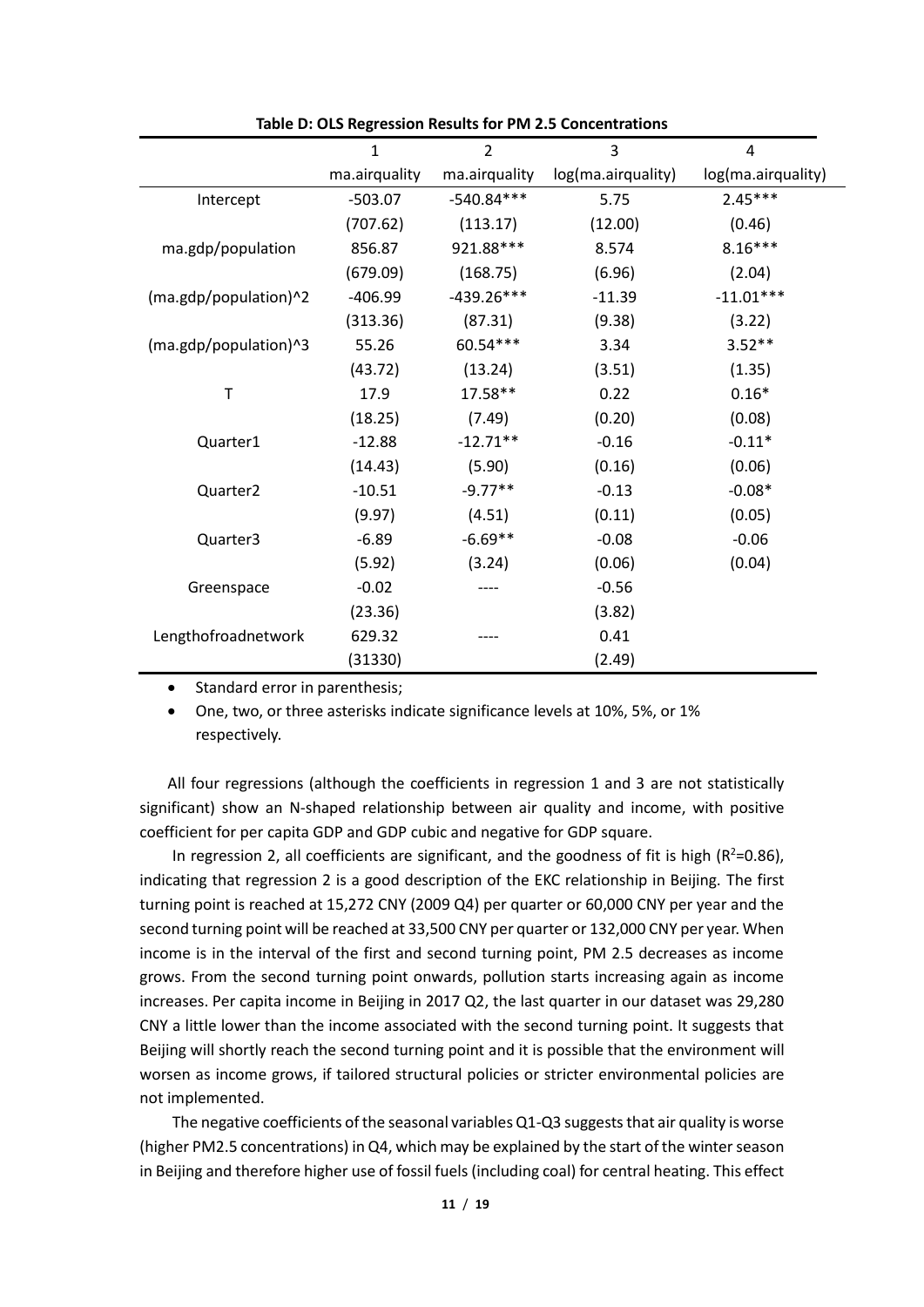is also well highlighted in the previous literature (see He et al. 2002; Duan et al. 2006 and Zhao et al. 2009).

The time trend in all four regressions are positive, indicating that the pollution will rise as time goes. The reason for may be due to low-energy efficiency of the Beijing economy (China energy development report 2008) which calls for urgent energy efficiency reforms.

The coefficients for green space and length of road network, although insignificant, present the expected sign (see regressions 1 and 3). The concentration of PM 2.5 is positively related to length of road network, suggesting that longer roads lead to more vehicles and therefore higher air pollution. The coefficient of green space is negative and suggests a small reduction in pollution by a unitary increase in green space. One potential explanation for these variables being insignificant is that they are highly correlated to GDP per capita, and GDP per capita is positively related to air pollution. As shown in Table E below, Variance Inflation Factors (VIF) of green space and length of the road network are greater than 30, suggesting multicollinearity. We therefore proceeded to eliminate those two variables from regressions 2 and 4 in which most of the coefficients are significant and of the correct sign.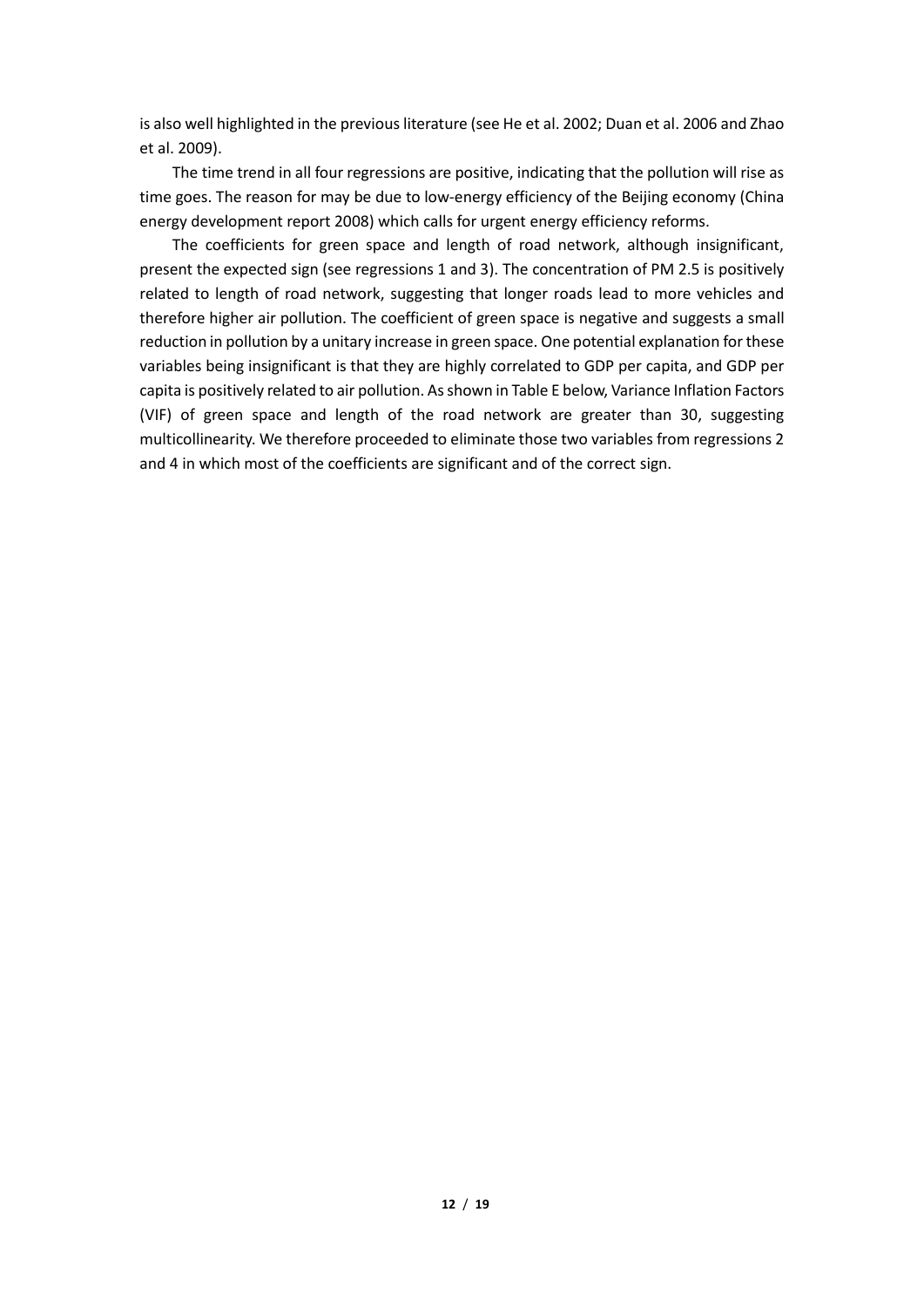|                                           | regression 1 |           | regression 2 |                | regression 3 |           | regression 4   |           |
|-------------------------------------------|--------------|-----------|--------------|----------------|--------------|-----------|----------------|-----------|
|                                           | Uncentred    | Centred   | Uncentred    | Centred        | Uncentred    | Centred   | Uncentred      | Centred   |
| $\mathsf{C}$                              | 782956       | <b>NA</b> | 22381        | <b>NA</b>      | 1882737      | <b>NA</b> | 2877.4         | <b>NA</b> |
| MA_GDP<br>/POPULA<br><b>TION</b>          | 3535771      | 129066    | 249800       | 9563           | 387370       | 25224     | 35555          | 2367      |
| MA_GDP<br>/POPULA<br>$TION$ <sup>^2</sup> | 4218520      | 526737    | 385991       | 50319          | 531688       | 100334    | 69254          | 13304     |
| MA_GDP<br>/POPULA<br>$TION$ <sup>^3</sup> | 508581       | 117572    | 56837        | 13644          | 63205        | 19401     | 10634          | 3313      |
| T                                         | 19497        | 2960      | 3854         | 595            | 20349        | 3089      | 3433           | 530       |
| Q1                                        | 89           | 65        | 16           | 11.8           | 92           | 67        | 14             | 11        |
| Q <sub>2</sub>                            | 38           | 29        | 9            | $\overline{7}$ | 39           | 30        | 8              | 6         |
| Q3                                        | 13           | 10        | 4            | 3              | 13           | 10        | $\overline{4}$ | 3         |
| <b>GREEN</b><br><b>SPACE</b>              | 203792       | 370       |              |                | 1426623      | 358       |                |           |
| <b>LENGTH</b><br>OF ROAD                  | 72262        | 691       |              |                | 2019113      | 728       |                |           |

**Table E: VIF; All Regressions**

# **6. Discussion and Policy Implications**

**.** 

In Panayotou (1997) some intuitions are given for the occurrence of the first turning point. When income reaches a relatively high level, consumers' demand for environmental goods, such as energy efficient housing and cars increases. Furthermore, more resources can be devoted by the government towards environmental protection further decreasing degradation<sup>13</sup>.

The Beijing government has placed air pollution control as a priority since 1998, and a

<sup>13</sup> Panayotou (1997) found that improvements in the quality of institutions (policies) by 10% will lead to a 15% reduction in SO<sub>2</sub> emissions. Bhattarai and Hammig (2001) found that the quality of official policies is negatively related to deforestation.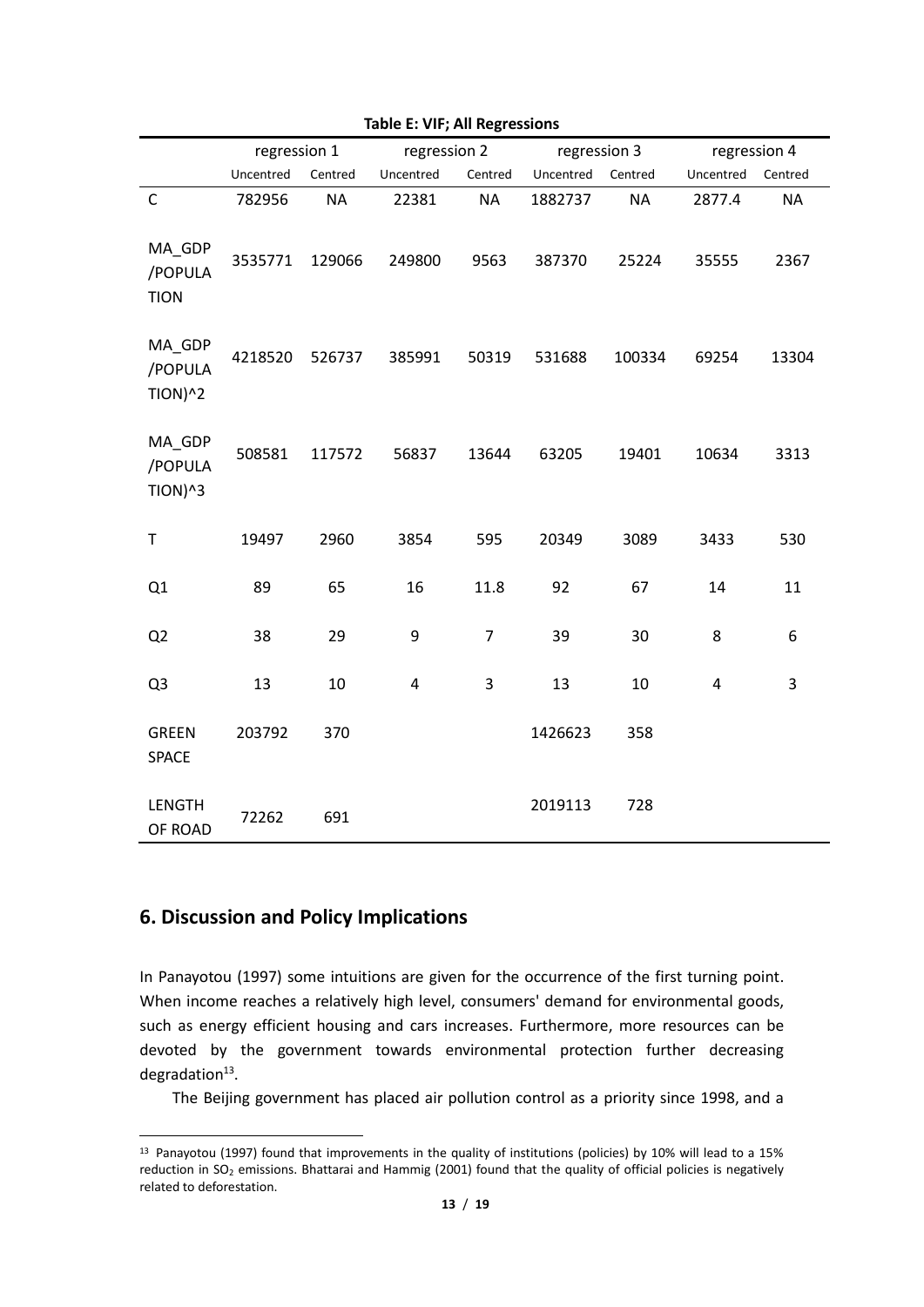variety of measures has been significantly implemented ever since. These measures include clean energy promotion, on-road vehicle constraints, industrial construction upgrading, air quality monitoring and forecasting system, and education aiming at public awareness of air quality. Examples of pollution control policies are: The 'Green Olympic' implemented for the 2008 Beijing Olympics Games<sup>14</sup>, and the 'Beijing Clean Air Action Plan 2013-2017' which includes reduction of PM 2.5 emissions.

Furthermore, the dependency of the city on coal has been lessen by restructuring the power generation process and by phasing out coal-based boilers for domestic heating (UNEP 2016). For power generation, coal was the major source until 2005, when natural gas was introduced in the production process. Consequently, the total thermal coal consumption in Beijing has decreased from 9 million tonnes in 2005 to 6.4 million tonnes in 2013. By 2013, natural gas accounted for 35% of the total energy consumption for the thermal power sector. This coupled with the promotion of end-of-pipe control technologies has led to a substantial decline in PM 2.5 emissions in 2013 compared with 1998 levels (UNEP 2016). The process of removing coal-based boilers in Beijing started with small boilers (in 1998), boilers under 14MW capacity (2003-2008), and finally with all other coal-based boiler types (2009-2013) in the urban six areas. In the more suburban areas, small size boilers were replaced or connected to large size boilers (2006-2009). Besides, boiler operators are given incentives incentive to innovate. In 2013, the reduction of PM 2.5 emissions from removing coal-based boilers was about 20 thousand tonnes with respect to 1998 levels.

The control of transport emissions includes emission control on new and in-use vehicles, fuel quality improvement, promotion of clean and new energy sources, and better traffic management.

Perhaps the most interesting result of this paper is that Beijing is fast approaching a second turning point. This is often explained in the literature by the so-called scale effect of further increasing economic growth. In recent years the Chinese government has continuously implemented mini-stimulus policies to boost decreasing GDP growth rates<sup>15</sup>. One of the sectors benefitting from these policies has been the housing industry. The People's Bank of China eased lending requirement and cut interest rates in 2016. In addition, to help estate developers raise money for their new projects, the China Securities Regulatory Commission also lifted restrictions on bond and stock sale since 2016 (Bloomberg 2016<sup>16</sup>, Bloomberg  $2018^{17}$ ). As a result, investment in real estate has increased since 2016. In Beijing and Shanghai, more than 50% of investment comes from real estate. The housing stimulus woes also to boost the related industries, including upstream steel and cement, and downstream furniture and textile. Although the growth rate of GDP from 2014 to 2016 was still lower than in previous years, the growth rate stopped decreasing in 2016 and started to increase at a rate

1

<sup>&</sup>lt;sup>14</sup> Our dataset starts in 2008, therefore we do not have a sufficient data span to test the so-called Olympic Games effect on air pollution.

<sup>15</sup> See Independent UK 2016: *China's economic growth remains strong but increasing risks revealed:* [https://www.independent.co.uk/news/business/news/china-economic-growth-gdp-global-economy-slowdown](https://www.independent.co.uk/news/business/news/china-economic-growth-gdp-global-economy-slowdown-stimulus-brexit-a7138111.html)[stimulus-brexit-a7138111.html](https://www.independent.co.uk/news/business/news/china-economic-growth-gdp-global-economy-slowdown-stimulus-brexit-a7138111.html)

<sup>16</sup> See Bloomberg 2016 *China Banking Official Urges Cut to Required Reserve Ratio:* [https://www.bloomberg.com/news/articles/2016-12-28/china-banking-official-says-required-reserve-ratio](https://www.bloomberg.com/news/articles/2016-12-28/china-banking-official-says-required-reserve-ratio-should-be-cut)[should-be-cut](https://www.bloomberg.com/news/articles/2016-12-28/china-banking-official-says-required-reserve-ratio-should-be-cut)

<sup>17</sup> See Bloomberg 2018 *China to Ease Bad-Loan Provision Rules to Support Growth:* [https://www.bloomberg.com/news/articles/2018-03-06/china-is-said-to-ease-bad-loan-provision-rules-to](https://www.bloomberg.com/news/articles/2018-03-06/china-is-said-to-ease-bad-loan-provision-rules-to-support-growth)[support-growth](https://www.bloomberg.com/news/articles/2018-03-06/china-is-said-to-ease-bad-loan-provision-rules-to-support-growth)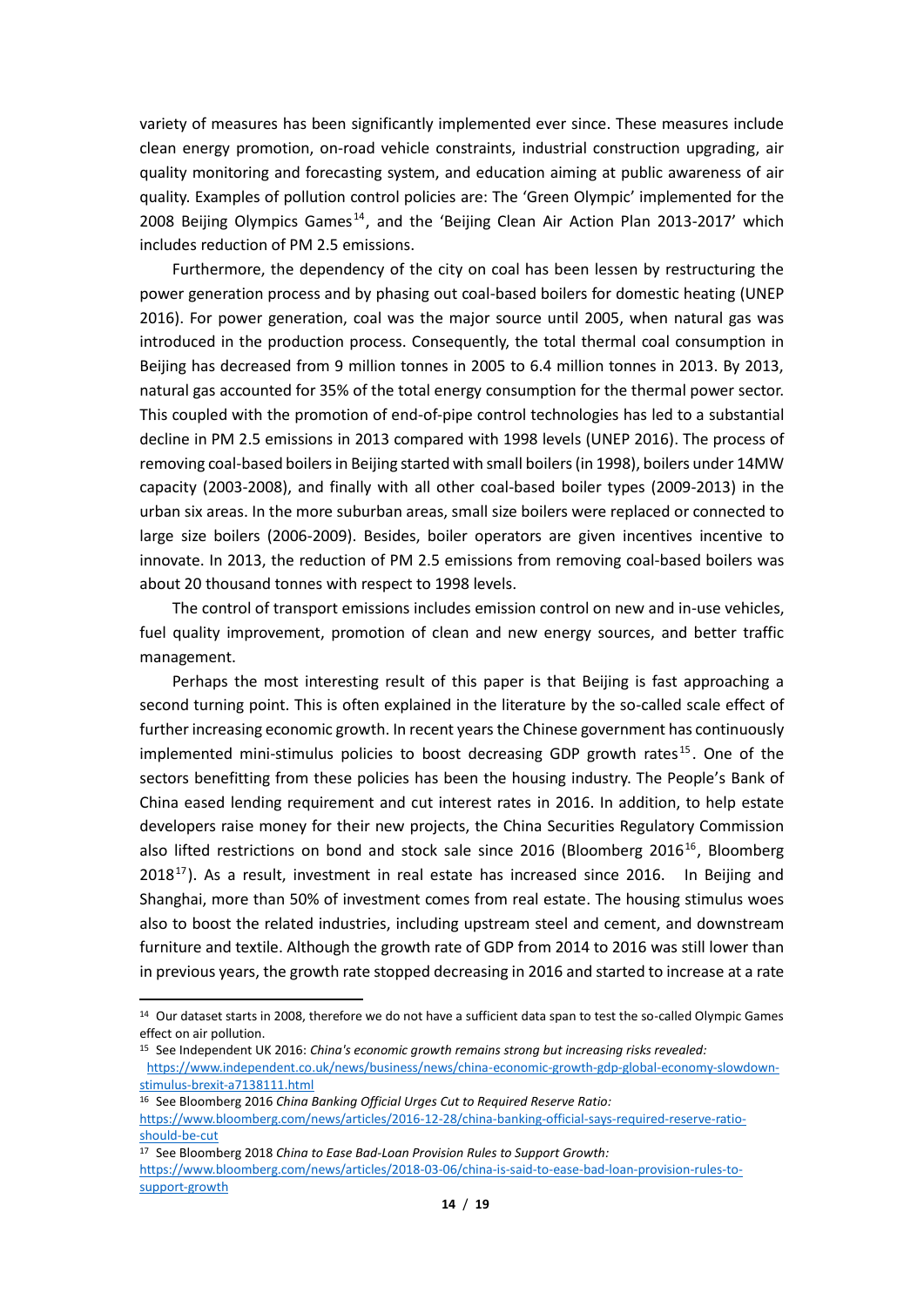of 6.7% in 2016, and 6.9% in the first and second quarter of 2017. One can therefore speculate that the second turning point in Beijing can be generated by the scale effect associated with an increase in GDP growth in the last couple of years. This has profound implications for policymakers in Beijing and suggests that environmental degradation may become serious if growth is further enhanced and more stringent environmental protection is not implemented.

## **7. Conclusion**

This study contributes to the literature on the Urban EKC by examining the relationship between growth and air degradation for Beijing. We focus on the relationship between per capita GDP and PM2.5 concentrations using quarterly data from 2008 to 2017 and including local variables of interest as controls. The data for PM2.5 concentrations are publicly available courtesy of the US embassy, which is deemed to be reliable and provide the earliest continuous records of PM 2.5 concentrations.

Our estimation results support an N-shaped pattern for environment and per capita income in Beijing. Determining the shape of the EKC is important for policy making. Our analysis suggests that after a period of economic growth coupled with improved air quality, Beijing may now be on the verge of a reverse path, where a stimulus to growth causes environmental degradation.

Our analysis has concentrated only on the effect of a few control variables. Further research at city level can include, among others, the share of the manufacturing sector to capture the effect of structural policies towards the protection of the environment (Shen 2006; Diao et al., 2009; Shaw et al., 2016; Kim et al., 2016), the intensity of local resident's campaigns as a proxy for residents' environmental sensitiveness (Asahi and Yakita, 2012), public environmental investment (Diao et al., 2009; Shen 2006; Zhang et al., 2016) and other environmental policies (Diao et al., 2009; He and Wang, 2012; Shaw et al., 2010).

Finally, the major constraint for our analysis has been the availability of city level data for pollution. We expect more research to emerge for Chinese cities as official data quality keep improving.

#### **References**

Asahi, S., and Yakita, A. (2012). SOX emissions reduction policy and economic development: a case of Yokkaichi. *Modern Economy*, *3*(01), 23.

Al-Mulali, U., Saboori, B., and Ozturk, I. (2015). Investigating the environmental Kuznets curve hypothesis in Vietnam. *Energy Policy*, *76*, 123-131.

Bhattarai, M., and Hammig, M. (2001). Institutions and the environmental Kuznets curve for deforestation: a crosscountry analysis for Latin America, Africa and Asia. *World development*, **29**(6), 995-1010.

Bloomberg 2016 China's Housing Bubble Wobble. Retrieved from <https://www.bloomberg.com/news/articles/2016-10-20/china-s-housing-bubble-wobble>

BP (2017) BP Statistical Review 2017: China's energy market in 2016 Retrieved from: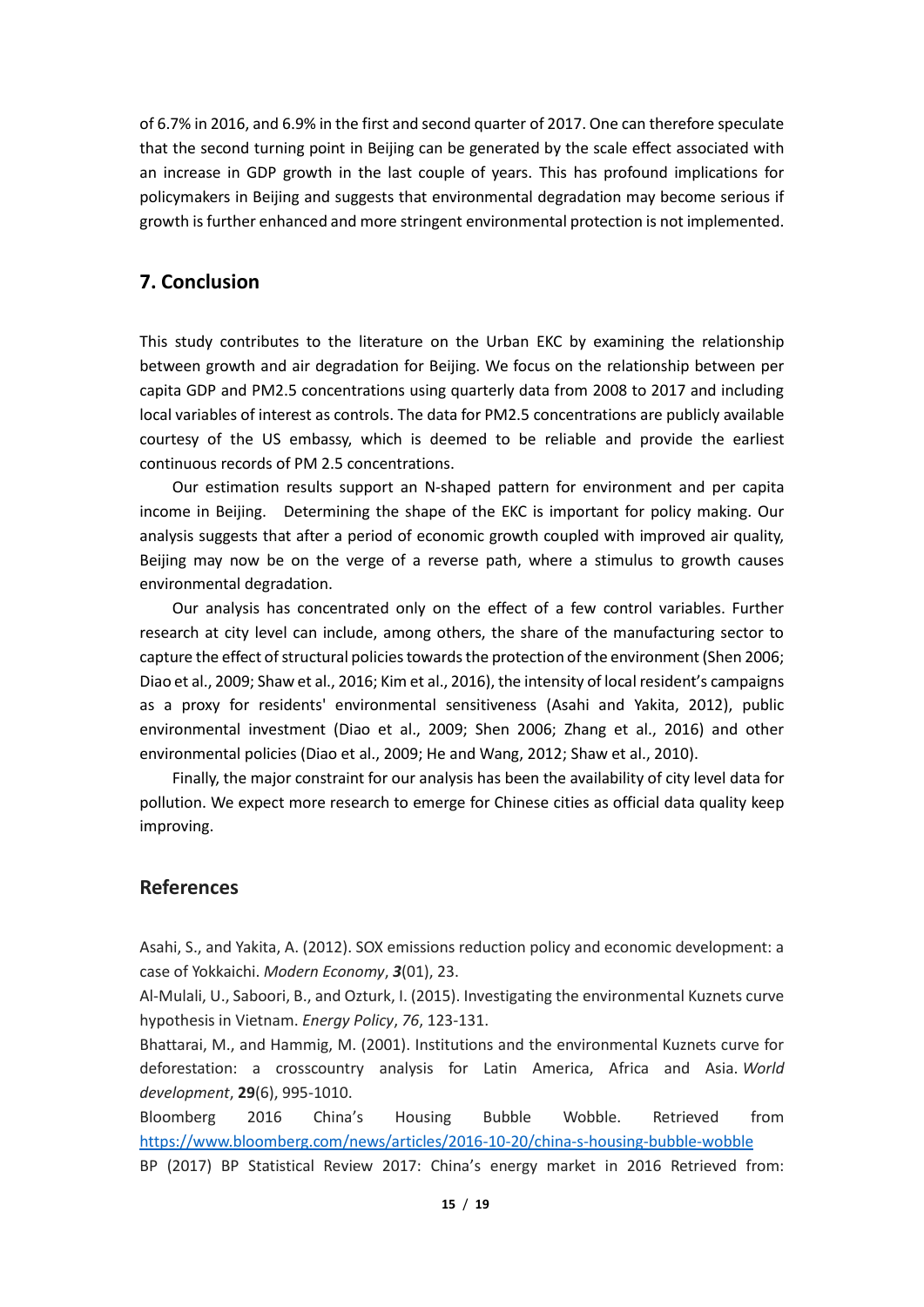[https://www.bp.com/content/dam/bp/en/corporate/pdf/energy-economics/statistical](https://www.bp.com/content/dam/bp/en/corporate/pdf/energy-economics/statistical-review-2017/bp-statistical-review-of-world-energy-2017-china-insights.pdf)[review-2017/bp-statistical-review-of-world-energy-2017-china-insights.pdf](https://www.bp.com/content/dam/bp/en/corporate/pdf/energy-economics/statistical-review-2017/bp-statistical-review-of-world-energy-2017-china-insights.pdf)

Brajer, V., Mead, R. W., and Xiao, F. (2008). Health benefits of tunneling through the Chinese environmental Kuznets curve (EKC). *Ecological Economics*, **66(**4), 674-686.

Cassady, A., Dutzik, T., and Figdor, E. (2004). *More Highways, More Pollution: Road Building and Air Pollution in America's Cities*. Environment California Research and Policy Center.

Chen, L., and Chen, S. (2015). The estimation of environmental Kuznets curve in China: nonparametric panel approach. *Computational Economics*, **46**(3), 405-420.

Chen, Y., Jin, G. Z., Kumar, N., and Shi, G. (2012). Gaming in air pollution data? Lessons from China. *The BE Journal of Economic Analysis and Policy*, **12**(3).

Cohen, A. J., Ross Anderson, H., Ostro, B., Pandey, K. D., Krzyzanowski, M., Künzli, N.,and Smith, K. (2005). The global burden of disease due to outdoor air pollution. *Journal of Toxicology and Environmental Health, Part A*,**68**(13-1

4), 1301-1307.

Cropper, M., and Griffiths, C. (1994). The interaction of population growth and environmental quality. *The American Economic Review*, **84**(2), 250-254.

Day, K. M., and Grafton, R. Q. (2003). Growth and the environment in Canada: An empirical analysis. *Canadian Journal of Agricultural Economics/Revue canadienne d'agroeconomie*, **51**(2), 197-216.

De Keersmaeker, L., Rogiers, N., Vandekerkhove, K., De Vos, B., Roelandt, B., Cornelis, J., and Verheyen, K. (2013). Application of the ancient forest concept to Potential Natural Vegetation mapping in Flanders, a strongly altered landscape in Northern Belgium. *Folia Geobotanica*, **48**(2), 137-162.

De Groot, H. L., Withagen, C. A., and Minliang, Z. (2004). Dynamics of China's regional development and pollution: an investigation into the Environmental Kuznets Curve. *Environment and development economics*, **9**(4), 507-537.

Dhakal, S. (2009). Urban energy use and carbon emissions from cities in China and policy implications. *Energy policy*, **37**(11), 4208-4219.

Diao X., Zeng, S. X., Tam, C. M., and Tam, V. W. (2009). EKC analysis for studying economic growth and environmental quality: a case study in China. *Journal of Cleaner Production*, **17**(5), 541-548.

Duan, F. K., He, K. B., Ma, Y. L., Yang, F. M., Yu, X. C., Cadle, S. H., and Mulawa, P. A. (2006). Concentration and chemical characteristics of PM 2.5 in Beijing, China: 2001–2002. *Science of the Total Environment*, **355**(1), 264-275.

EPA, D. (2009). Integrated science assessment for particulate matter. *US Environmental Protection Agency Washington, DC*.

EPA, D. (2017) Air Data: Air Quality Data Collected at Outdoor Monitors Across the US Rtrieved from<https://www.epa.gov/outdoor-air-quality-data>

Ghanem, D., and Zhang, J. (2014). 'Effortless Perfection:'Do Chinese cities manipulate air pollution data? *Journal of Environmental Economics and Management*, **68**(2), 203-225.

Grossman, G. M., and Krueger, A. B. (1991). *Environmental impacts of a North American free trade agreement* (No. w3914). National Bureau of Economic Research.

Grossman, G. M., and Krueger, A. B. (1993). Environmental impacts of a North American free trade agreement. *Garber P.(éd.), The US-Mexico Free Trade Agreement, MIT Press, Cambridge,*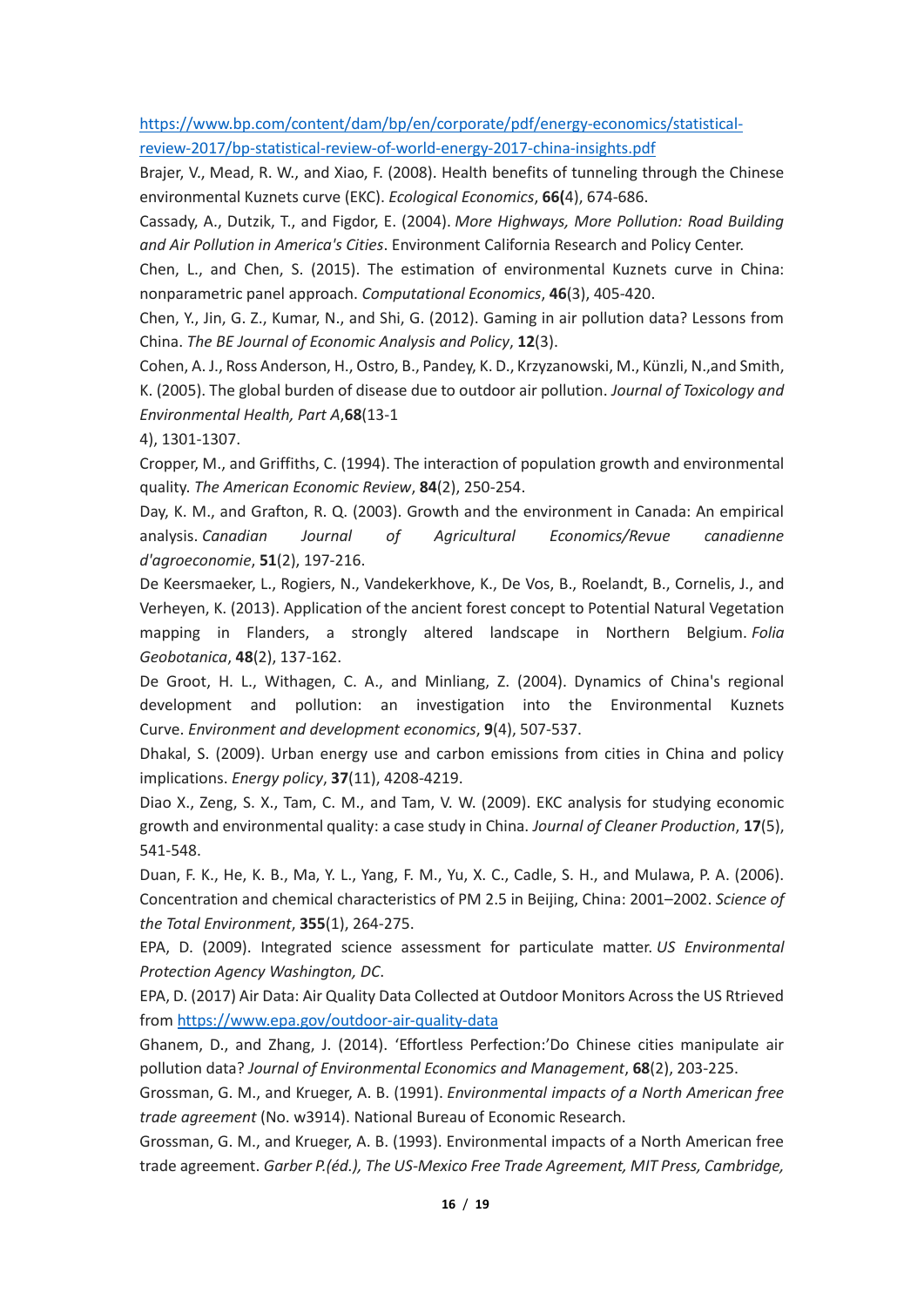*MA*, *1655177*.

Grossman, G. M., and Krueger, A. B. (1995). Economic growth and the environment. *The quarterly journal of economics*, **110**(2), 353-377.

Hao, Y., and Liu, Y. M. (2016). The influential factors of urban PM 2.5 concentrations in China: a spatial econometric analysis. *Journal of Cleaner Production*, *112*, 1443-1453.

Hao, Y., Zhang, Z. Y., Liao, H., and Wei, Y. M. (2015). China's farewell to coal: A forecast of coal consumption through 2020. Energy Policy, **86**, 444-455.

He, J., and Wang, H. (2012). Economic structure, development policy and environmental quality: An empirical analysis of environmental Kuznets curves with Chinese municipal data. *Ecological Economics*, **76**, 49-59.

He, K., Huo, H., and Zhang, Q. (2002). Urban air pollution in China: current status, characteristics, and progress. *Annual review of energy and the environment*, **27**(1), 397-431.

He, Kebin, Wu, Ye, P. Walsh, Michael, Zhang, Shaojun, Mylvakanam, Iyngararasan, Ming, Dengli, Chen, Qi, Hong, Chaopeng, Yang, Daoyuan, Wu, Xiaomeng and Zong, Yn. (2016). *A Review of Air Pollution Control in Beijing: 1998-2013*.

Hilton, F. H., and Levinson, A. (1998). Factoring the environmental Kuznets curve: evidence from automotive lead emissions. *Journal of Environmental Economics and Management*, **35**(2), 126-141.

Hossain, N., and Miyata, Y. (2012). Municipal Solid Waste Management of Toyohashi City: an Analysis by Environmental Kuznets Curve. *Regional Science Inquiry*, **4**(2), 97-110.

Huang, R. J., Zhang, Y., Bozzetti, C., Ho, K. F., Cao, J. J., Han, Y. and Zotter, P. (2014). High secondary aerosol contribution to particulate pollution during haze events in China. Nature,514(7521), 218-222.

Janssen, N. A., Hoek, G., Simic-Lawson, M., Fischer, P., Van Bree, L., Ten Brink, H. and Cassee, F. R. (2011). Black carbon as an additional indicator of the adverse health effects of airborne particles compared with PM10 and PM2. 5. *Environmental health perspectives*, **119**(12), 1691. Jebli, M. B., Youssef, S. B., and Ozturk, I. (2016). Testing environmental Kuznets curve hypothesis: The role of renewable and non-renewable energy consumption and trade in OECD countries. *Ecological Indicators*, *60*, 824-831.

Kahn, M. E., and Zheng, S. (2016). *Blue Skies over Beijing: Economic Growth and the Environment in China*. Princeton University Press.

Kim, S. J., Jung, T. Y., and Kang, S. J. (2016). Regional Environmental Kuznets Curves and Their Turning Points for Air Pollutants in Korea. *Korea and the World Economy*, **17**(3), 327-349.

Lin, C. Y. C., and Liscow, Z. D. (2012). Endogeneity in the environmental Kuznets curve: an instrumental variables approach. American Journal of Agricultural Economics, 95(2), 268-274. Liu, J., and Yang, H. (2009). China fights against statistical corruption. *Science*, **325**(5941), 675- 676.

Liu, X., Heilig, G. K., Chen, J., and Heino, M. (2007). Interactions between economic growth and environmental quality in Shenzhen, China's first special economic zone. *Ecological Economics*, **62**(3), 559-570.

Luo, Y., Chen, H., Peng, C., Yang, G., Yang, Y., and Zhang, Y. (2014). Relationship between air pollutants and economic development of the provincial capital cities in China during the past decade. *PloS one*, **9**(8), e104013.

Markandya, A., Golub, A., and Pedroso-Galinato, S. (2006). Empirical analysis of national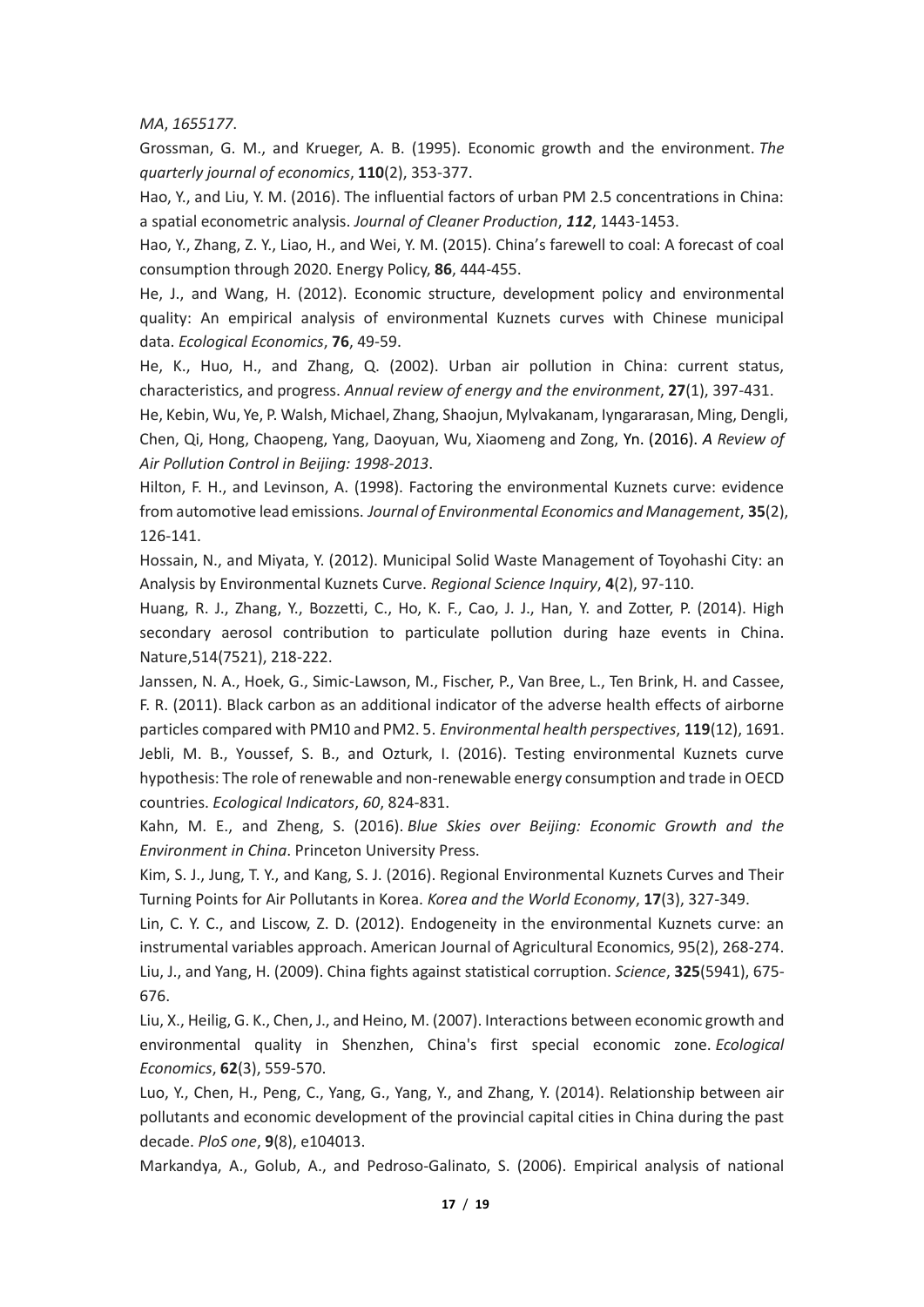income and SO 2 emissions in selected European countries. *Environmental and resource economics*, **35**(3), 221-257

Mukai, H., Tanaka, A., Fujii, T., Zeng, Y., Hong, Y., Tang, J., and Xue, D. (2001). Regional characteristics of sulfur and lead isotope ratios in the atmosphere at several Chinese urban sites. *Environmental science and technology*, *35*(6), 1064-1071.

Noland, R. B., and Cowart, W. A. (2000). Analysis of metropolitan highway capacity and the growth in vehicle miles of travel. *Transportation*, **27**(4), 363-390.

Orubu, C. O., and Omotor, D. G. (2011). Environmental quality and economic growth: Searching for environmental Kuznets curves for air and water pollutants in Africa. *Energy Policy*, **39**(7), 4178-4188.

Panayotou, T. (1992). Environmental Kuznets curves: empirical tests and policy implications. *Cambridge: Harvard Institute for International Development, Harvard University*. Panayotou, T. (1993). *Empirical tests and policy analysis of environmental degradation at different stages of economic development* (No. 992927783402676). International Labour Organization.

Panayotou, T. (1995). Environmental degradation at different stages of economic development. *Beyond Rio: The environmental crisis and sustainable livelihoods in the third world*, 13-36.

Panayotou, T. (1997). Demystifying the environmental Kuznets curve: turning a black box into a policy tool. *Environment and development economics*, **2**(4), 465-484.

Panayotou, T. (2016). Economic growth and the environment. *The environment in anthropology*, 140-148.

Plassmann, F., and Khanna, N. (2006). Household income and pollution: Implications for the debate about the environmental Kuznets curve hypothesis. *The Journal of Environment and Development*, **15**(1), 22-41.

Renmin Website (2017) The Central Committee of the CPC Central Committee on the Beijing Urban Master Plan (2016-2035) Retrieved from <http://politics.people.com.cn/n1/2017/0927/c1001-29563621.html>

Renmin Website (2017) Shanghai currently does not consider easing the purchase policy Retrieved from<http://house.people.com.cn/n/2015/0316/c164220-26700302.html>

Selden, T. M., and Song, D. (1994). Environmental quality and development: is there a Kuznets curve for air pollution emissions?. *Journal of Environmental Economics and management*, **27**(2), 147-162.

Shafik, N., and Bandyopadhyay, S. (1992). *Economic growth and environmental quality: timeseries and cross-country evidence*(Vol. 904). World Bank Publications

Shaw, D., Pang, A., Lin, C. C., and Hung, M. F. (2010). Economic growth and air quality in China. *Environmental economics and policy studies*, **12**(3), 79-96.

Shen, J. (2006). A simultaneous estimation of environmental Kuznets curve: evidence from China. *China Economic Review*, **17**(4), 383-394.

Sinha, A., and Bhattacharya, J. (2016). Confronting environmental quality and societal aspects: an environmental Kuznets curve analysis for Indian cities. *International Journal of Green Economics*, **10**(1), 69-88.

Song, M. L., Zhang, W., and Wang, S. H. (2013). Inflection point of environmental Kuznets curve in Mainland China. *Energy policy*, **57**, 14-20.